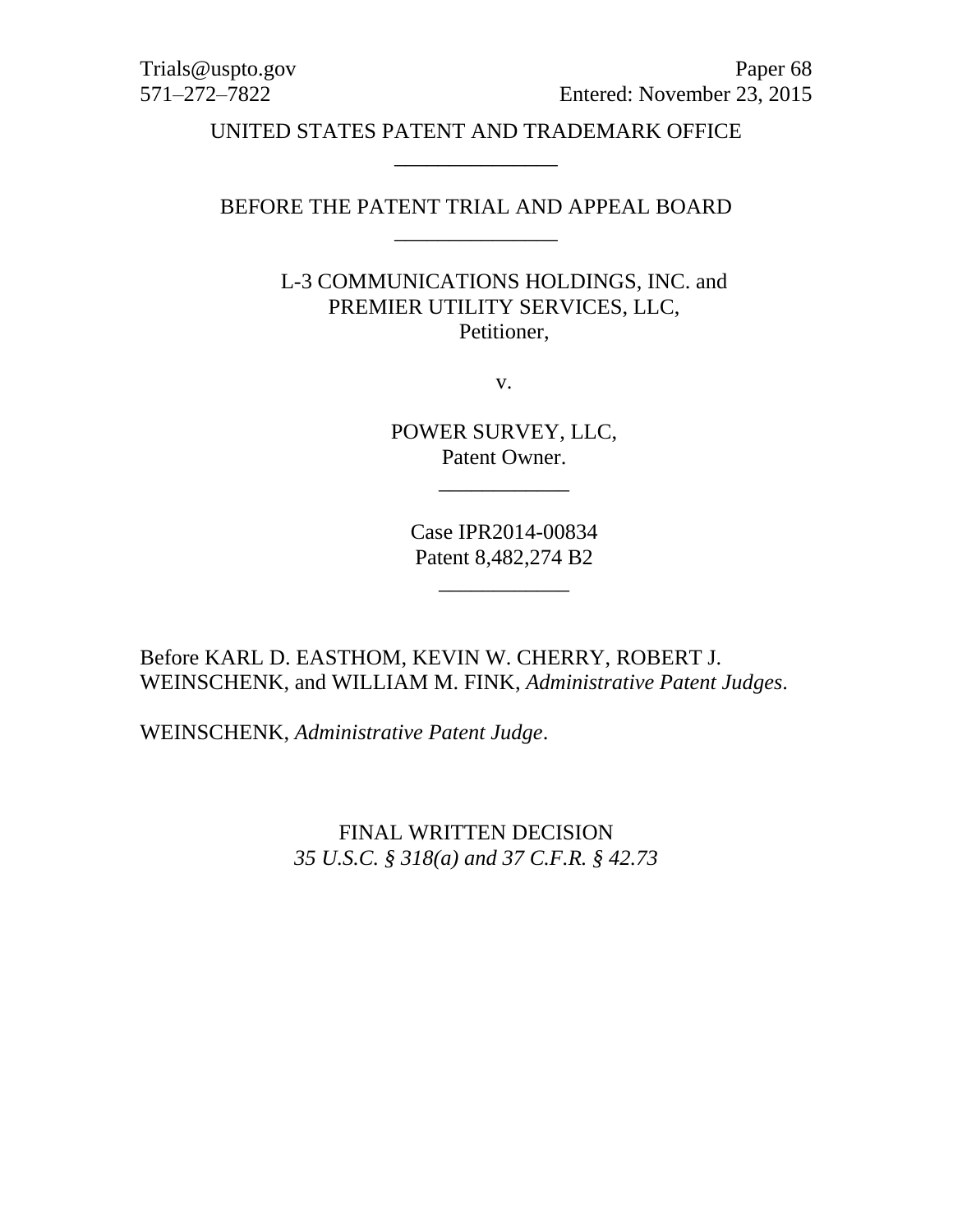# I. INTRODUCTION

# A. *Background*

L-3 Communications Holdings, Inc. and Premier Utility Services, LLC (collectively, "Petitioner") filed a Petition (Paper 2, "Pet.") requesting an *inter partes* review of claims 1–5 and 8 of U.S. Patent No. 8,482,274 B2 (Ex. 1003, "the '274 patent"). Power Survey, LLC ("Patent Owner") filed a Preliminary Response (Paper 7, "Prelim. Resp.") to the Petition. On November 26, 2014, we instituted an *inter partes* review of claims 1–5 and 8 ("the challenged claims") of the '274 patent on the following grounds:

| Claim(s)         | <b>Statutory Basis</b> | <b>Applied References(s)</b>               |
|------------------|------------------------|--------------------------------------------|
| $1, 2, 5,$ and 8 | 35 U.S.C. § 103(a)     | EFA-200/-300 EM Field Analyzer             |
|                  |                        | <b>Operating Manual, Narda Safety Test</b> |
|                  |                        | Solutions GmbH (2002) (Ex. 1004,           |
|                  |                        | "EFA Manual") and U.S. Patent No.          |
|                  |                        | 3,662,260 (issued May 9, 1972) (Ex.        |
|                  |                        | 1005, "Thomas")                            |
| 3                | 35 U.S.C. $\S$ 103(a)  | EFA Manual, Thomas, and U.S. Patent        |
|                  |                        | No. 6,002,348 (issued Dec. 14, 1999)       |
|                  |                        | (Ex. 1006, "Greene")                       |
| 4                | 35 U.S.C. $\S$ 103(a)  | EFA Manual, Thomas, and E. Oran            |
|                  |                        | Brigham, The Fast Fourier Transform,       |
|                  |                        | Prentice-Hall, Inc. (1974) (Ex. 1008,      |
|                  |                        | "Brigham"                                  |

Paper 9 ("Dec. on Inst."), 17.

After institution, Patent Owner filed a redacted Response (Paper 31, "PO Resp.") and a sealed Response (Paper 22) to the Petition, and Petitioner filed a redacted Reply (Paper 42, "Pet. Reply") and a sealed Reply (Paper 43) to the Response. An oral hearing was held on July 9, 2015, and a transcript of the hearing is included in the record. Paper 67 ("Tr.").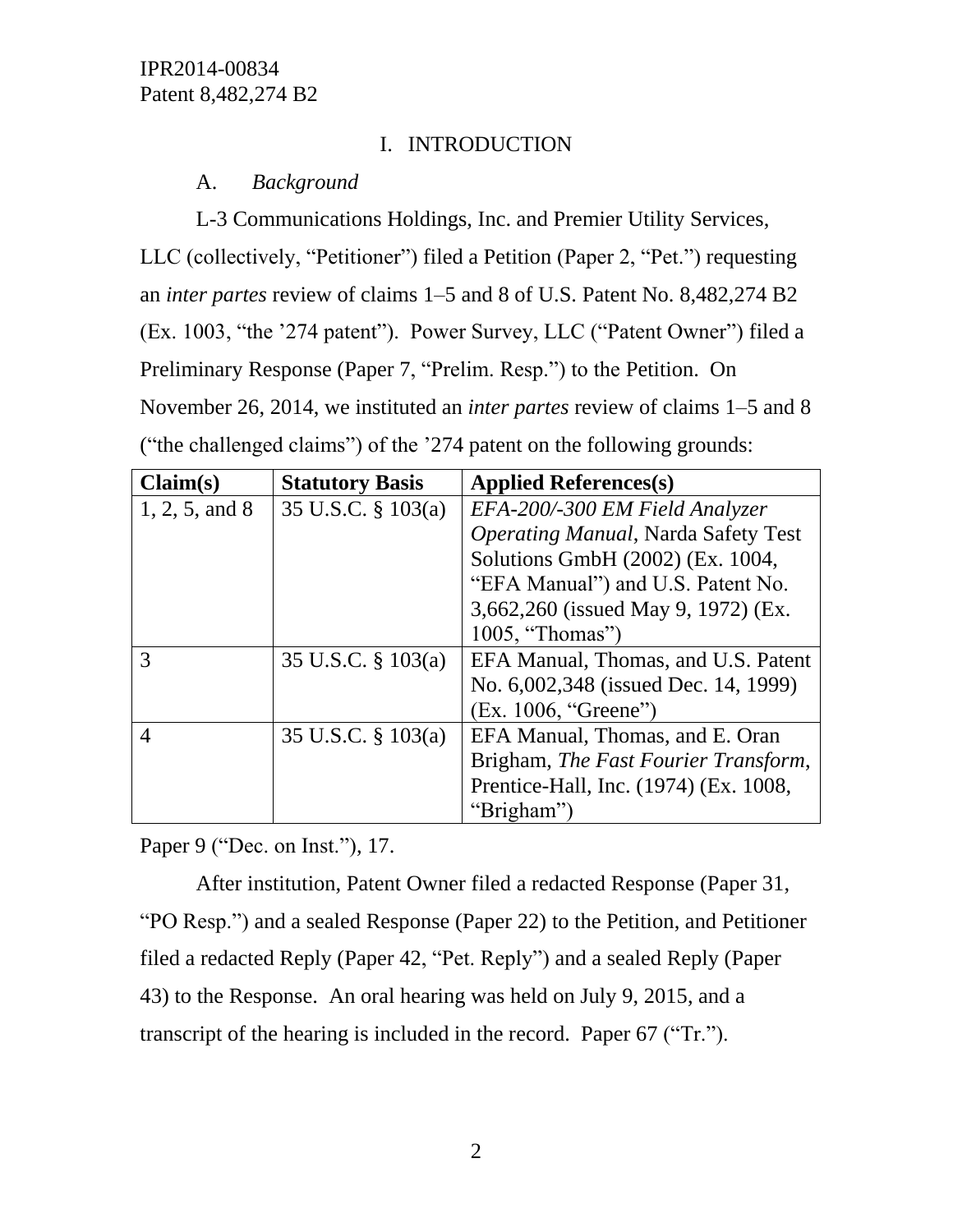We have jurisdiction under 35 U.S.C. § 6(c). We issue this Final Written Decision pursuant to 35 U.S.C. § 318(a) and 37 C.F.R. § 42.73. For the reasons set forth below, Petitioner has shown by a preponderance of the evidence that claims 1–5 and 8 of the '274 patent are unpatentable.

### B. *Related Proceedings*

The parties identify the following petitions for *inter partes* review as being related to this case (Pet. 5; Paper 5, 2–3):

| <b>IPR Case No.</b> | Involved U.S. Patent No.  |
|---------------------|---------------------------|
| IPR2014-00832       | U.S. Patent No. 8,482,274 |
| IPR2014-00835       | U.S. Patent No. 8,536,856 |
| IPR2014-00836       | U.S. Patent No. 8,536,856 |
| IPR2014-00838       | U.S. Patent No. 8,598,864 |
| IPR2014-00839       | U.S. Patent No. 8,598,864 |

The parties also identify the following district court case as being related to this case: *Power Survey, LLC v. Premier Utility Services, LLC*, No. 2:13-cv-05670-FSH-MAH (D.N.J). Pet. 5; Paper 5, 2–3.

### C. *The '274 Patent*

The '274 patent relates to identifying voltage anomalies. Ex. 1003, Abstract. According to the '274 patent, a voltage anomaly may occur when the cabling of a power distribution system is physically damaged and an electrically conductive path is established between the cabling and an object, such as a manhole cover or street light pole. *Id.* at col. 1, ll. 36–44. An electrically energized object located near a street may present a danger to people and animals in the area. *Id.* at col. 1, ll. 44–46.

The '274 patent explains that the prior technique for identifying voltage anomalies was a time consuming manual inspection that involved making direct contact with potential hazards using a handheld device. *Id.* at col. 2, ll. 6–17. The '274 patent describes a system that uses a sensor probe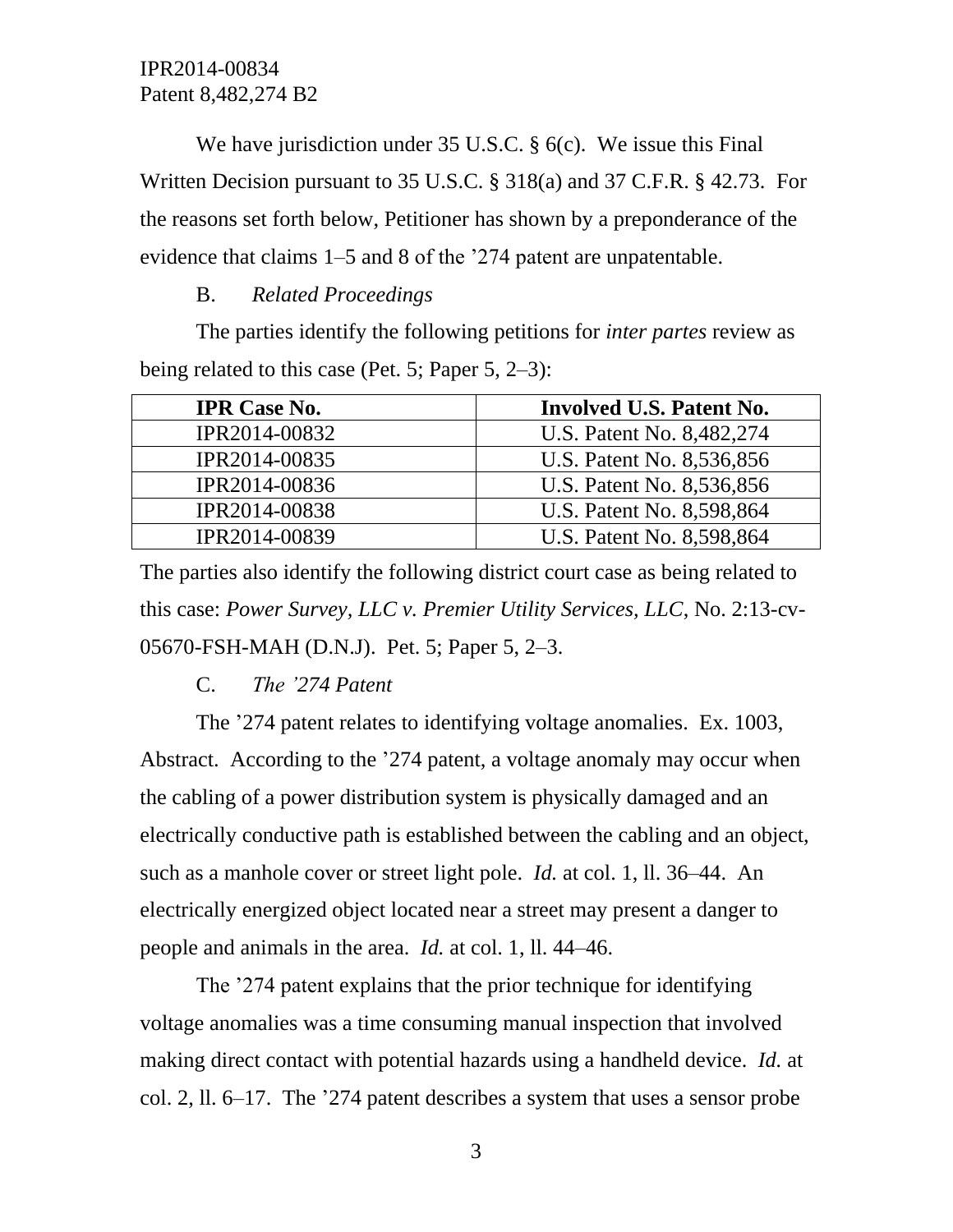mounted on a motor vehicle to generate data regarding electric fields proximate a street. *Id.* at col. 2, ll. 25–30, col. 15, ll. 1–7. This electric field data can be used to identify a voltage anomaly and alert a user to its presence. *Id.* at col. 2, ll. 28–35. For example, a voltage anomaly can be identified by an electric field that exceeds a threshold. *Id.* at col. 16, ll. 39– 46, col. 17, ll. 34–35, col. 20, ll. 31–34.

## D. *Illustrative Claim*

The independent claim challenged by Petitioner is claim 1 of the '274 patent, which is reproduced below.

1. A mobile apparatus mounted to a motor vehicle for detecting an electric field, comprising:

at least one sensor probe, coupled to an electrically noninterfering support frame mounted to the vehicle, that generates a signal corresponding to an electric field detected by the at least one sensor probe as the sensor probe moves past a plurality of conductive objects proximate a street, wherein the at least one sensor probe comprises two or more electrodes, and wherein the two or more electrodes are each separated by a rigid insulator;

a processor, coupled to the at least one sensor probe, that digitizes the signal to form electric field data represented as a plurality of time domain samples, produces field strengths of each of the at least one sensor probes using the plurality of time domain samples, and analyzes the field strengths to identify a line frequency voltage anomaly in the electric field, wherein the electric field data is analyzed based on an expected frequency pertaining to the line frequency voltage anomaly and wherein the voltage anomaly is generated by leakage of electric power from a power grid to at least one energized object in the plurality of conductive objects proximate the street; and

an indicator, coupled to the processor, that alerts a user to a presence of the voltage anomaly in the electric field and indicates that at least one conductive object proximate the street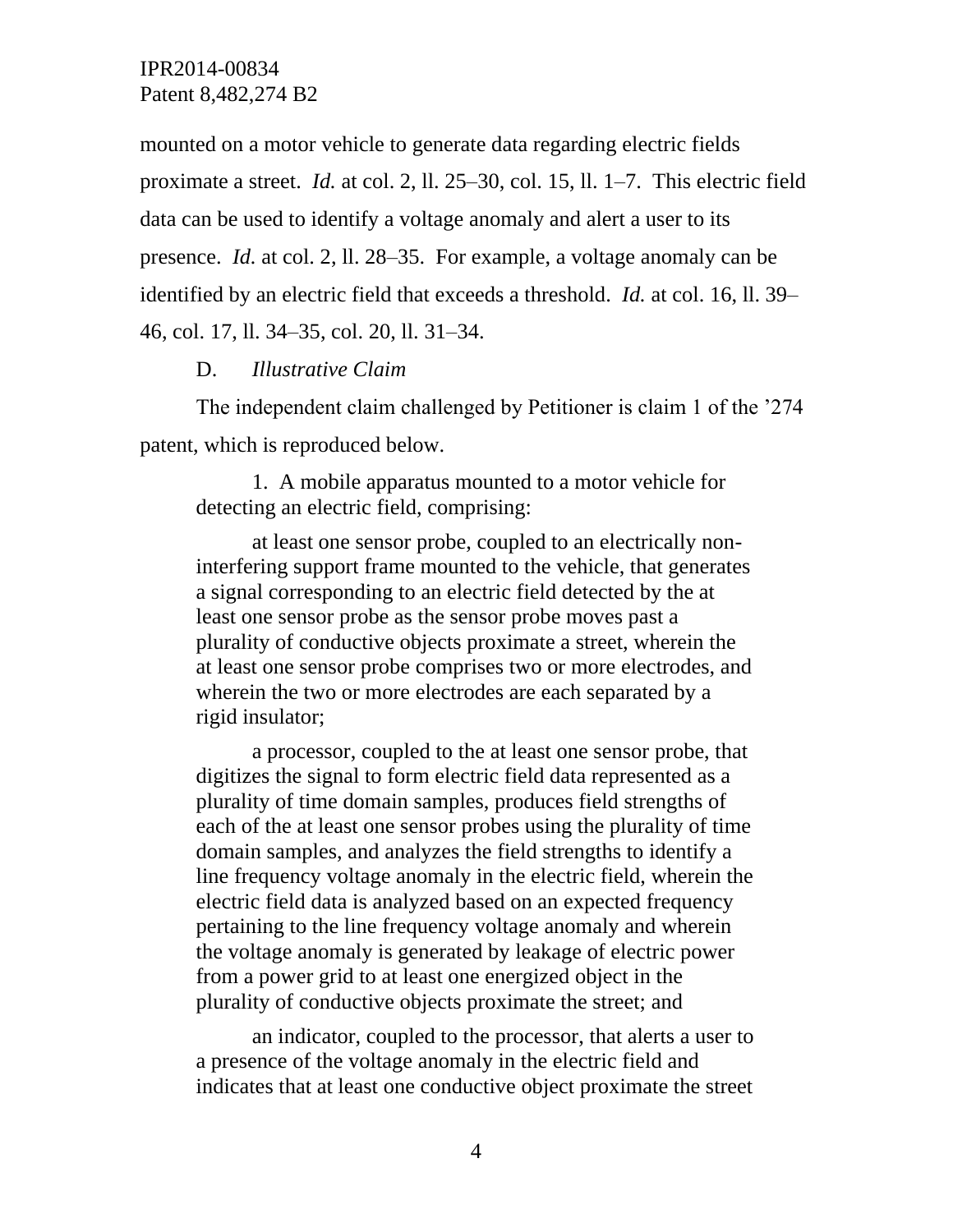is energized to a potentially harmful level. Ex. 1003, col. 25, l. 53–col. 26, l. 13.

### II. ANALYSIS

#### A. *Claim Construction*

The claims of an unexpired patent are interpreted using the broadest reasonable interpretation in light of the specification of the patent in which they appear. 37 C.F.R. § 42.100(b); *see In re Cuozzo Speed Techs., LLC*, 793 F.3d 1268, 1278–79 (Fed. Cir. 2015). Claim terms generally are given their ordinary and customary meaning, as would be understood by one of ordinary skill in the art in the context of the specification. *In re Translogic Tech., Inc.*, 504 F.3d 1249, 1257 (Fed. Cir. 2007). An applicant may provide a different definition of the term in the specification with reasonable clarity, deliberateness, and precision. *In re Paulsen*, 30 F.3d 1475, 1480 (Fed. Cir. 1994). In the absence of such a definition, limitations are not to be read into the claims from the specification. *In re Van Geuns*, 988 F.2d 1181, 1184 (Fed. Cir. 1993).

#### 1. *voltage anomaly*

Petitioner proposes construing the phrase "identify a line frequency voltage anomaly in the electric field" in claim 1 of the '274 patent to mean "identify an unexpected voltage at a line frequency in the electric field." Pet. 13. Petitioner argues that the '274 patent describes a voltage anomaly as being undesirable or dangerous. *Id.* at 14–15 (citing Ex. 1003, col. 1, ll. 28–43, col. 2, ll. 16–19). According to Petitioner, "unexpected" is another word for undesirable or dangerous. Pet. 15 ("these 'undesirable or dangerous anomalies'  $-i.e.,$  unexpected voltages"). Petitioner also argues that, during prosecution, the applicant asserted that the invention is directed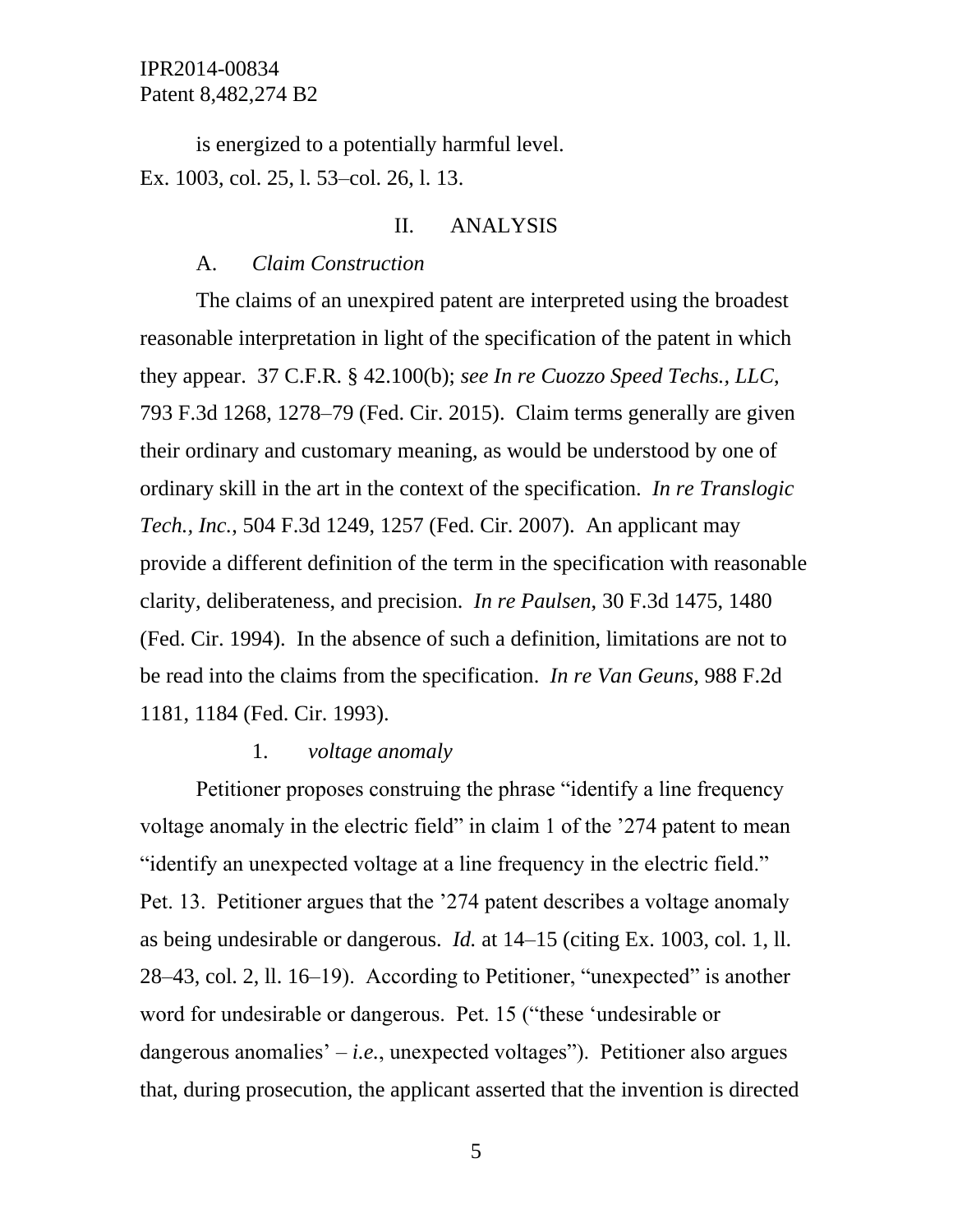to more than just detecting electric fields because it involves identifying a voltage anomaly in the electric fields. *Id.* at 15–16 (citing Ex. 1014, 8–9, 25, 38, 53).

In the Decision on Institution, we determined that Petitioner's proposed construction is not the broadest reasonable interpretation, and we see no reason now to deviate from that determination. Dec. on Inst. 5–6. Specifically, the word "unexpected" in Petitioner's proposed construction is not found anywhere in the claims or the written description of the '274 patent, and we are not persuaded that the word "unexpected" is synonymous with "undesirable" or "dangerous." Further, Petitioner does not explain how any of the cited portions of the prosecution history show that the "voltage anomaly" recited in claim 1 is an unexpected voltage. Pet. 15–17.

Patent Owner proposes construing the phrase "identify a line frequency voltage anomaly in the electric field" in claim 1 of the '274 patent to mean "detect an electric field, at a line frequency, that rises and peaks above a threshold or background and then falls." PO Resp. 54. Patent Owner argues that the claims and written description of the '274 patent indicate that a voltage anomaly is identified as the sensor moves past the anomaly. *Id.* at 54–56. Therefore, according to Patent Owner, an anomaly is represented by a rise in the electric field as the sensor moves closer to the anomaly, a peak when the sensor is near the anomaly, and a fall when the sensor moves past the anomaly. *Id.*

In the Decision on Institution, we determined that Patent Owner's proposed construction would improperly limit the claims to just one of the examples disclosed in the Specification, and we see no reason now to deviate from that determination. Dec. on Inst. 6–7 (citing *Verizon Servs.*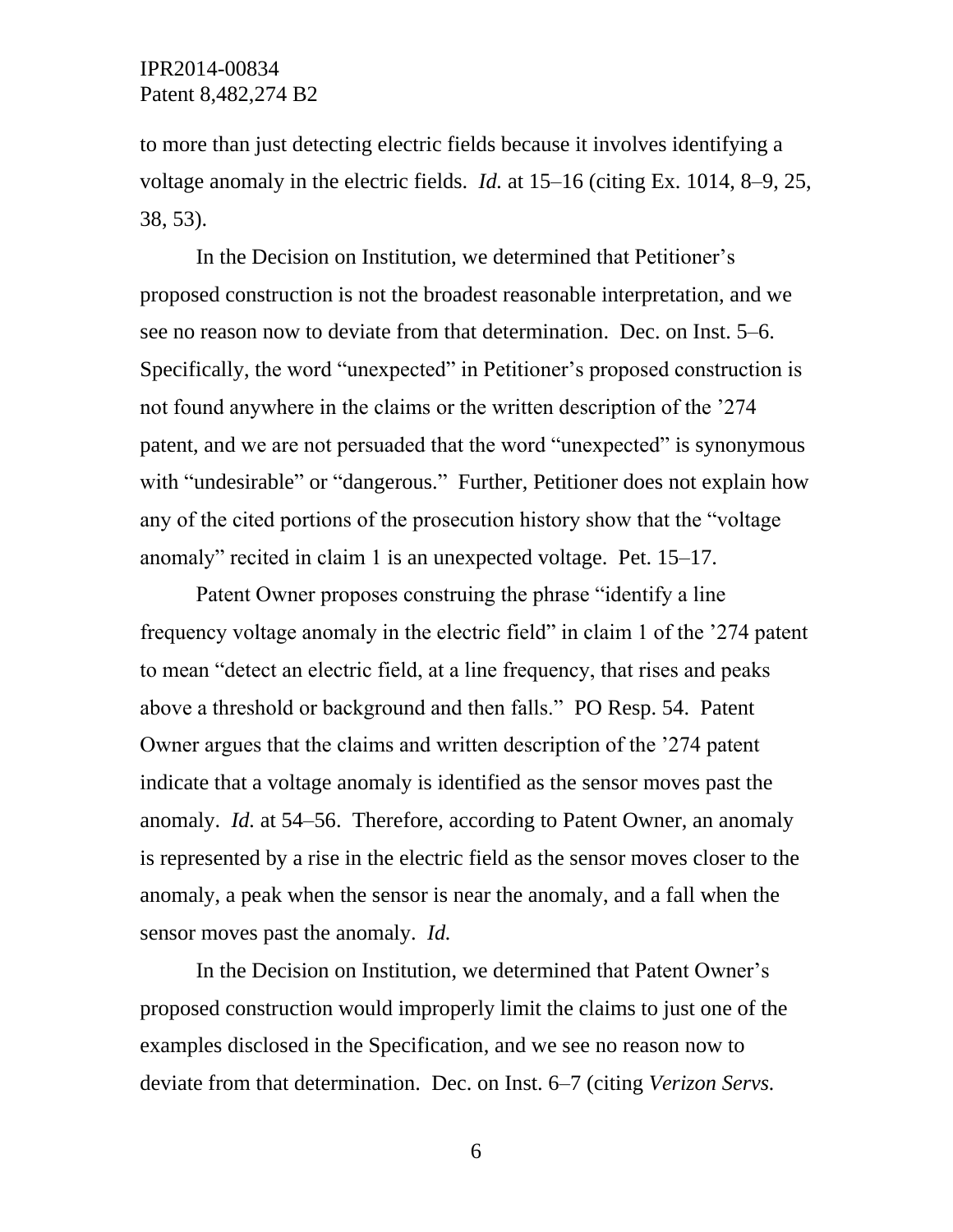*Corp. v. Vonage Holdings Corp.*, 503 F.3d 1295, 1305 (Fed. Cir. 2007)). Specifically, the '274 patent states that an anomaly can be "represented *for example* by a rise-peak-fall in the alert pitch, a corresponding visual spike in raw voltage plot 1206, a high signal strength value in signal strength display field 1322 or a combination thereof." Ex. 1003, col. 19, ll. 21–26 (emphasis added). Thus, the '274 patent indicates that a rise-peak-fall in the audible alert or a visual spike are just *examples* of ways to identify an anomaly. The '274 patent states that a voltage anomaly also can be identified by an electric field that exceeds a threshold or a high signal strength value. *Id.* at col. 16, ll. 39–46, col. 17, ll. 34–35, col. 19, ll. 21–26, col. 20, ll. 31–34.

Patent Owner argues that the portions of the '274 patent discussed in the Decision on Institution only relate to "indicating" a voltage anomaly to a user, not "identifying" a voltage anomaly. PO Resp. 53–54. Patent Owner's argument is not persuasive because Patent Owner does not explain the significance of the alleged distinction between "indicating" and "identifying" a voltage anomaly. *See id.* For example, Patent Owner does not explain how an electric field that exceeds a threshold could somehow indicate a voltage anomaly to a user, yet fail to identify that voltage anomaly. *See id.* Further, Patent Owner relies on some of the same portions of the '274 patent to support its proposed construction of the phrase "identify a line frequency voltage anomaly in the electric field." Dec. on Inst. 6 (citing Ex. 1003, col. 19, ll. 21–26); PO Resp. 55 (citing Ex. 1003, col. 19, ll. 17–29).

Patent Owner also argues that the following portion of the '274 patent confirms that identifying a voltage anomaly requires detecting a peak in the electric field: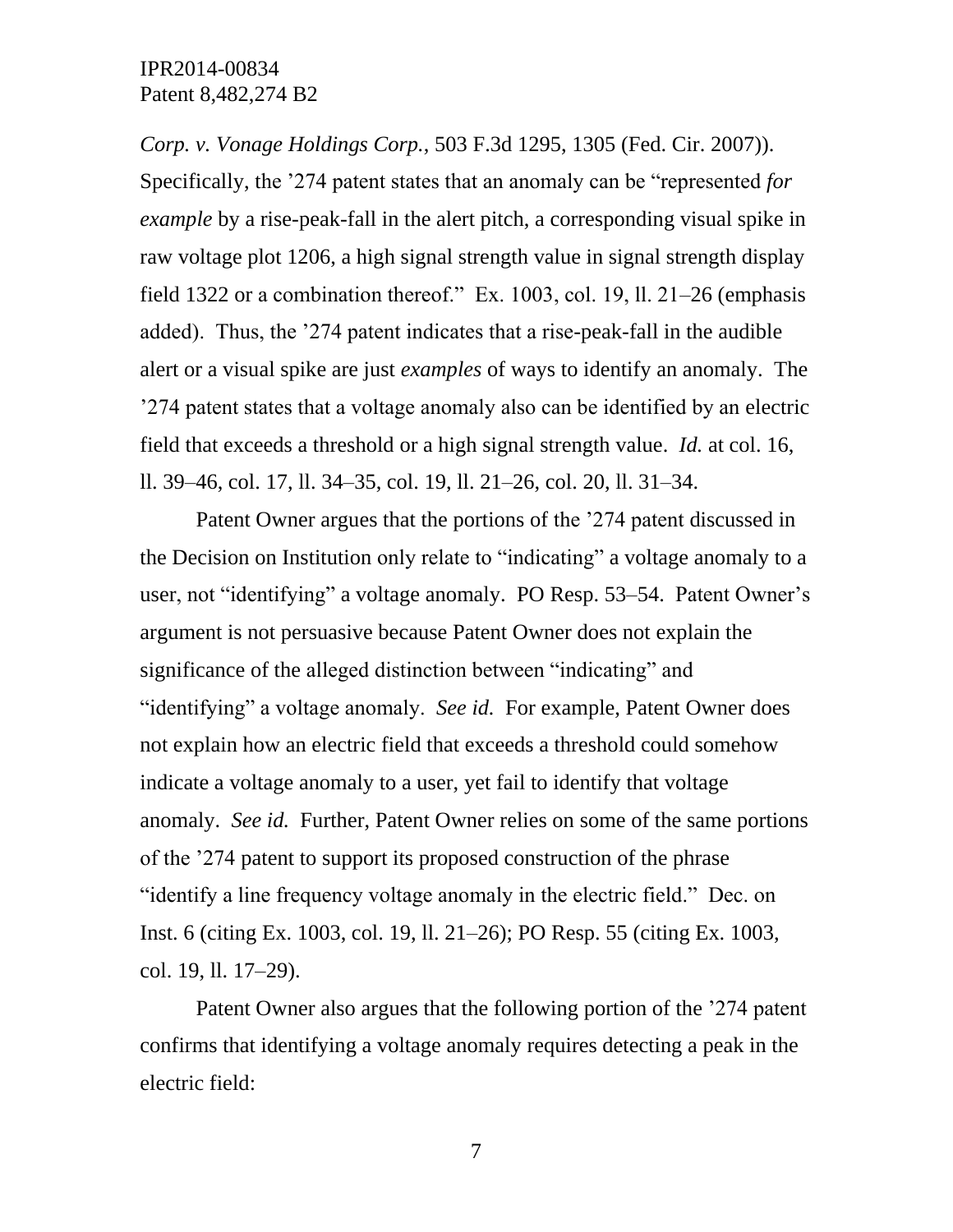Because the peak of the response to a source of stray voltage anomaly cannot be ascertained until after the vehicle has passed the source, the exact location of the source may not be observed until after the time at which it is detected . . . it is not practical to stop the vehicle carrying system each time a stray voltage is detected, or to back the vehicle up to ascertain the exact location at which the detection took place.

Ex. 1003, col. 10, ll. 1–11; PO Resp. 56. Patent Owner's argument is not persuasive. It would be improper to limit the claims based on this excerpt from the written description because, as discussed above, the written description also indicates that a voltage anomaly can be identified in other ways, not just by detecting a peak in the electric field. *See* Ex. 1003, col. 16, ll. 39–46, col. 17, ll. 34–35, col. 19, ll. 21–26, col. 20, ll. 31–34; *Verizon Servs*., 503 F.3d at 1305.

In the Decision on Institution, we explained that one definition of the term "anomaly" is "deviation from the normal or common order, form, or rule." Dec. on Inst. 7 (citing THE AMERICAN HERITAGE DICTIONARY OF THE ENGLISH LANGUAGE, 54 (1975)); Ex. 3001, 54. The examples provided in the '274 patent for identifying a voltage anomaly are consistent with this definition. Namely, a spike in the electric field or an increase in the electric field above a threshold would indicate a deviation from the normal order. Ex. 1003, col. 16, ll. 39–46, col. 17, ll. 34–35, col. 19, ll. 21–26, col. 20, ll. 31–34. Therefore, we determined that the broadest reasonable interpretation of the phrase "identify a line frequency voltage anomaly in the electric field" in claim 1 of the '274 patent is "identify a deviation from a normal line frequency voltage in the electric field, including by identifying an electric field, at a line frequency, that exceeds a threshold, or that rises and peaks above a threshold or background and then falls." Dec. on Inst. 7. We see no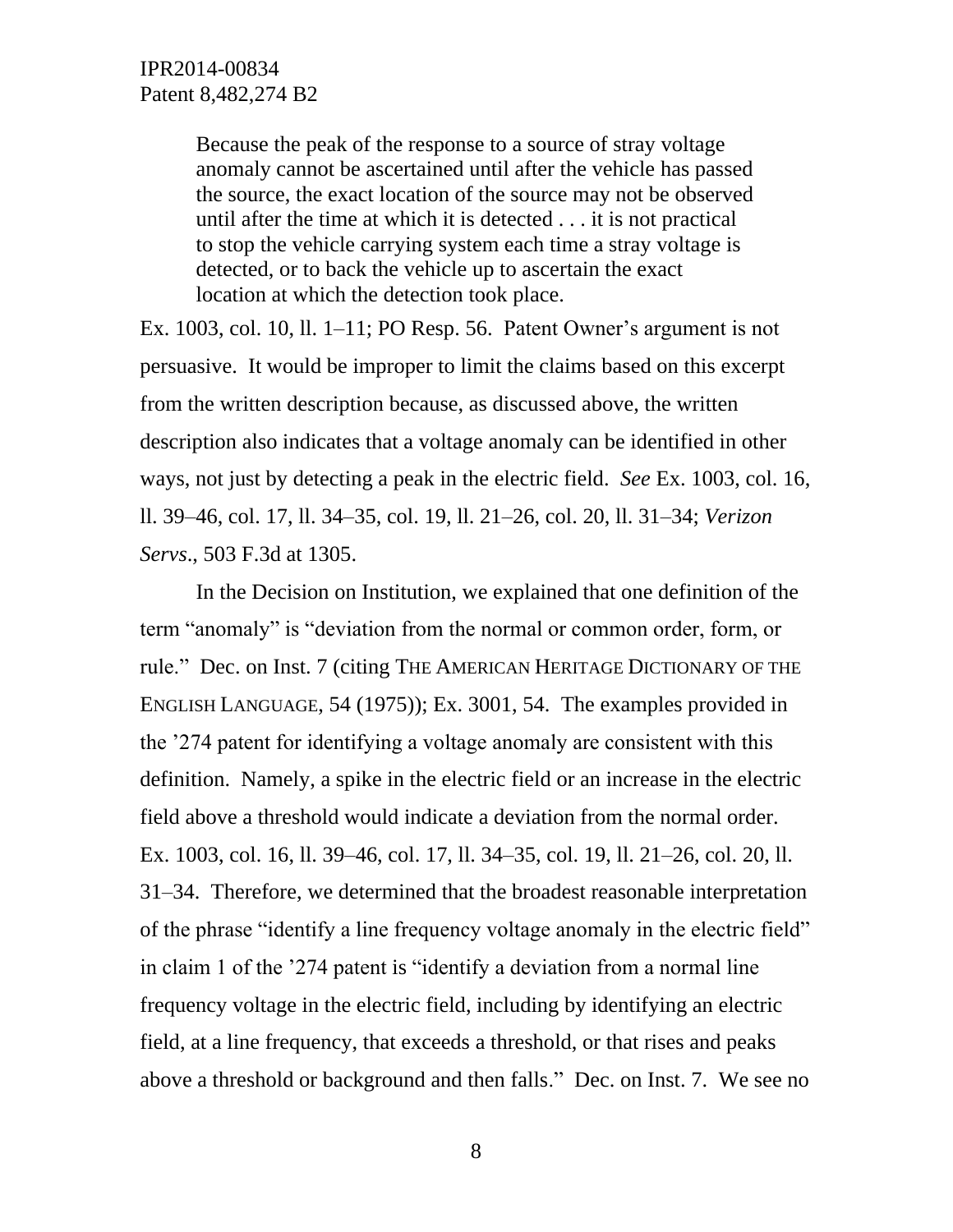reason now to deviate from that construction.

### 2. *mobile*

Patent Owner proposes construing the term "mobile" in claim 1 of the '274 patent to mean "designed to operate while in motion." Prelim. Resp. 5; PO Resp. 59. Patent Owner argues that the claim language supports this construction because claim 1 recites a sensor probe that detects an electric field "as the sensor probe moves past a plurality of conductive objects." Prelim. Resp. 6; Ex. 1003, col. 25, ll. 55–60. Patent Owner also argues that the written description of the '274 patent states that "the sensor system 100 may detect an energized manhole cover . . . when moving at speeds of up to 10 mph." Prelim. Resp. 6; Ex. 1003, col. 10, ll. 44–50. We agree that the claims and written description indicate that a mobile apparatus operates while in motion, but Patent Owner does not identify specific evidence showing that a mobile apparatus must be "designed" to operate in motion. Prelim. Resp. 5–7; PO Resp. 59. Therefore, we determine that the broadest reasonable interpretation of the term "mobile apparatus" in claim 1 of the '274 patent is "apparatus that operates while in motion."

#### 3. *monitored event*

Patent Owner proposes construing the term "monitored event" in claim 8 of the '274 patent to mean "a set of observations gathered as the mobile apparatus moves past a conductive object." Prelim. Resp. 7–8. In the Decision on Institution, we determined that the term "monitored event" does not require express construction. Dec. on Inst. 8. The parties do not dispute that determination, and we see no reason now to deviate from that determination.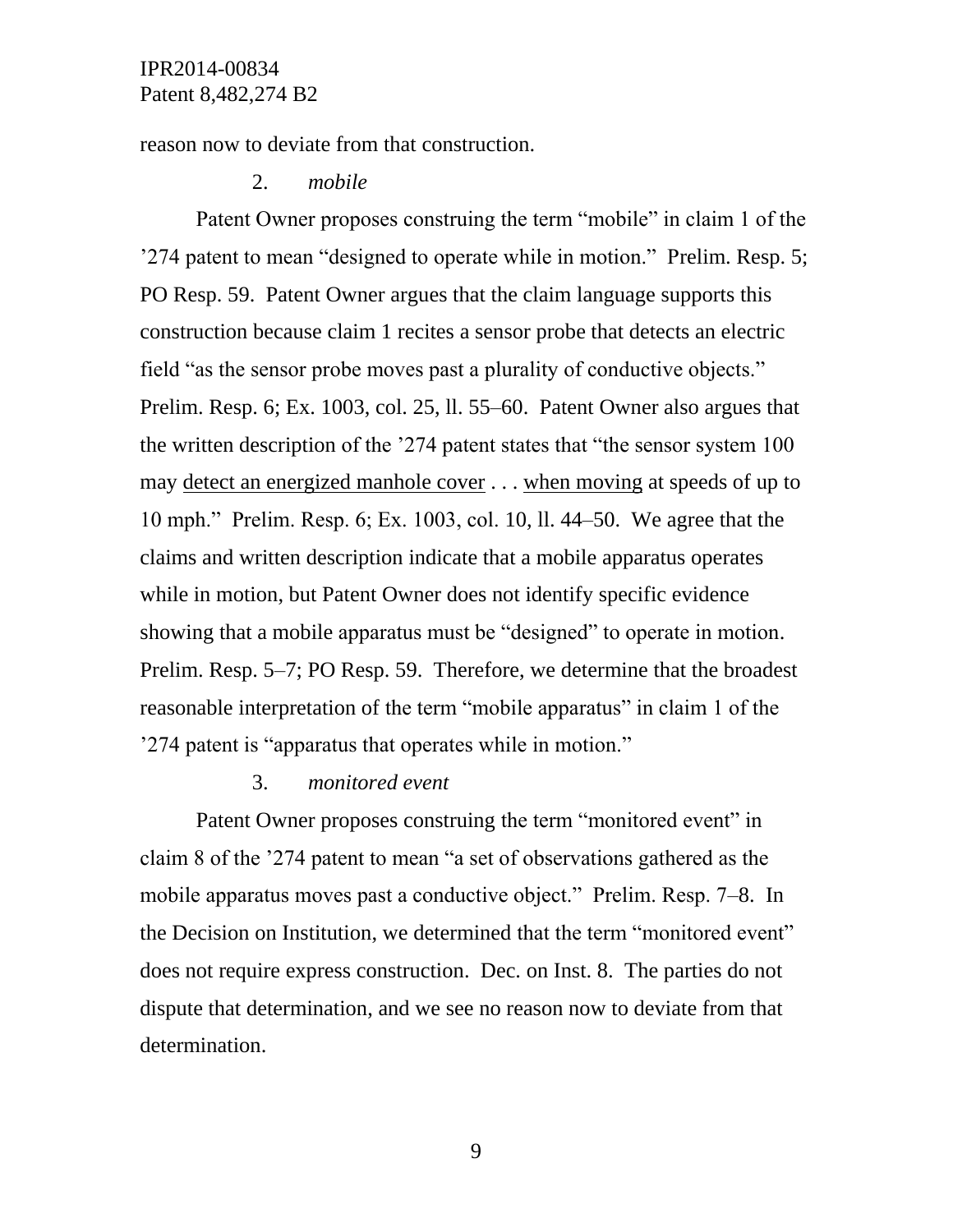l

### B. *Obviousness of Claims 1–5 and 8*

Petitioner argues that claims 1, 2, 5, and 8 would have been obvious over the EFA Manual and Thomas; claim 3 would have been obvious over the EFA Manual, Thomas, and Greene; and claim 4 would have been obvious over the EFA Manual, Thomas, and Brigham. $<sup>1</sup>$  Pet. 7. A claim is</sup> unpatentable as obvious under 35 U.S.C. § 103(a) if the differences between the claimed subject matter and the prior art are such that the subject matter as a whole would have been obvious at the time the invention was made to a person having ordinary skill in the art to which the subject matter pertains. *KSR Int'l Co. v. Teleflex Inc*., 550 U.S. 398, 406 (2007). The question of obviousness is resolved on the basis of underlying factual determinations, including: (1) the scope and content of the prior art; (2) any differences between the claimed subject matter and the prior art; (3) the level of ordinary skill in the art; and (4) any objective indicia of non-obviousness. *Graham v. John Deere Co.*, 383 U.S. 1, 17–18 (1966).

Petitioner provides detailed explanations showing how the prior art references teach or suggest the limitations of the challenged claims and articulated reasons why it would have been obvious to combine the cited teachings. Pet. 24–59. We have considered the parties' arguments and supporting evidence, and we determine that Petitioner has shown by a preponderance of the evidence that claims 1–5 and 8 are unpatentable. We address Patent Owner's arguments below.

 $1$  Because claim 5 depends from claim 4, the asserted ground of unpatentability for claim 5 also should include Brigham as applied to claim 4. Patent Owner does not identify any prejudice resulting from this oversight. Therefore, we interpret the asserted ground of unpatentability for claim 5 as including Brigham as applied to claim 4.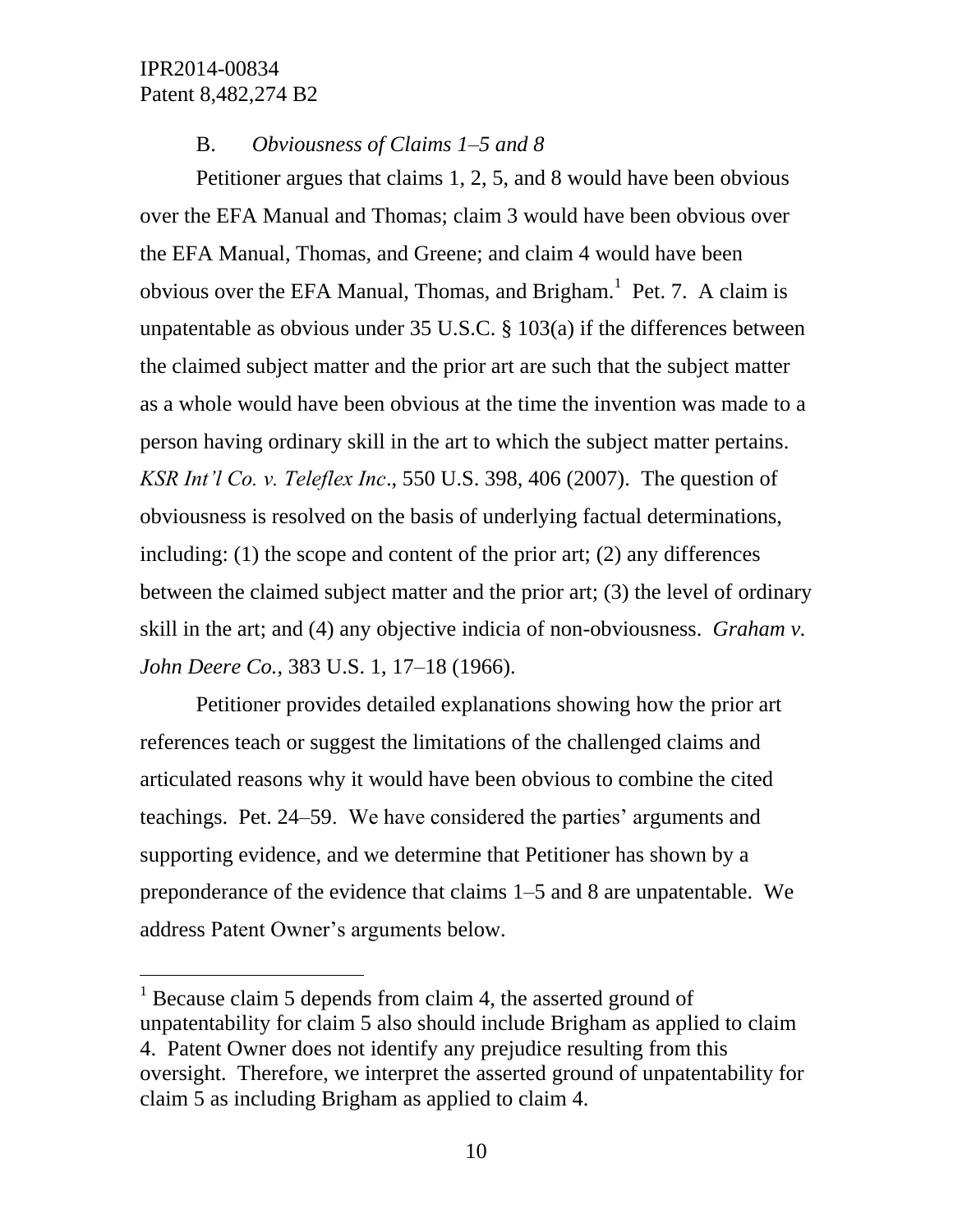### 1. *Overview of the EFA Manual and Thomas*

The EFA Manual is an operating manual for the EFA-200/-300 EM Field Analyzer. Ex. 1004. The EFA-200 sensor only measures magnetic fields, whereas the EFA-300 sensor measures magnetic and electric fields. *Id.* § 1.1.3. The EFA Manual teaches that the EFA-300 sensor generates a signal corresponding to a detected electric field. *Id.* §§ 3.4.1, 3.4.2; Ex. 1011, 192:24–193:8. The EFA-300 sensor includes a processor that digitizes the electric field signal as a plurality of time domain samples. Ex. 1004 § 12.1, Annex C, C-1; Ex. 1023 ¶¶ 73–75. The EFA Manual also teaches that the EFA-300 sensor detects electric fields of a specific frequency and triggers an alarm if the detected electric field exceeds a threshold. Ex. 1004 §§ 5.1, 8.1; Ex. 1023 ¶¶ 80, 82, 86.

Thomas relates to using a sensor probe to detect anomalies in electric fields. Ex. 1005, col. 1, ll. 42–49, col. 6, ll. 62–75, col. 7, ll. 4–17. In particular, Thomas teaches mounting a sensor probe on a motor vehicle using a support member made of an electrically non-conducting material. *Id.* at col. 3, 11. 12–19, col. 6, 1. 62–col. 7, 1. 25, Figs. 9–14. According to Thomas, the sensor probe mounted on the vehicle identifies anomalies in electric fields while the vehicle is in motion. *Id.* at col. 6, l. 62–col. 7, l. 25, Figs. 9–14. Thomas teaches that an anomaly in an electric field may indicate that electrical current is flowing through an object. *Id.* at col. 7, ll. 6–10, col. 7, ll. 14–17.

### 2. *Claim 1*

Patent Owner argues that Petitioner improperly analyzes the limitations of claim 1 in isolation, rather than as a whole. PO Resp. 4–7. According to Patent Owner, "Petitioners' part-by-part evaluation only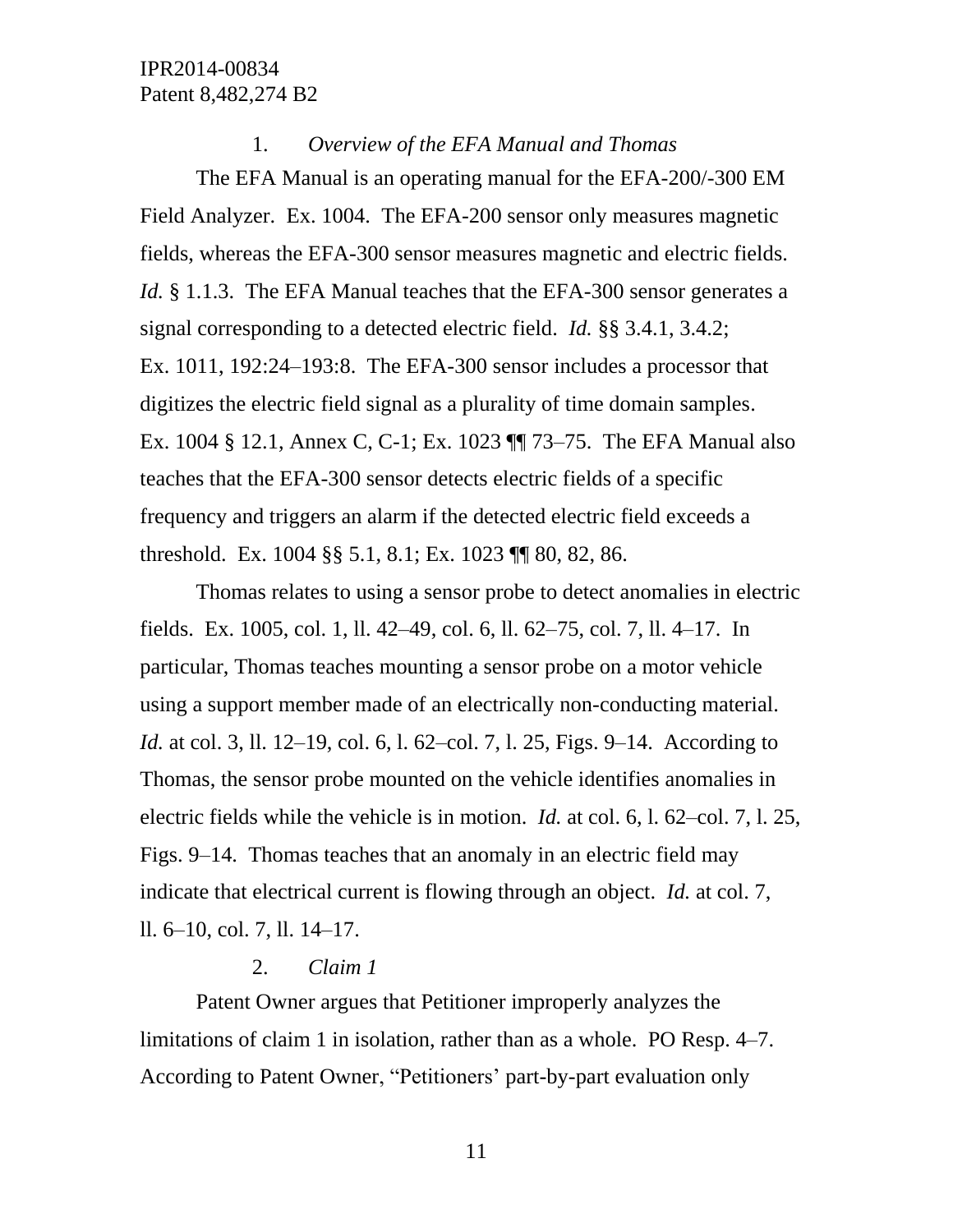$\overline{a}$ 

addresses the question of whether the alleged prior art teaches or suggests a processor that identifies a generic voltage anomaly in a general electric field," but "[t]he relevant question is whether the alleged prior art teaches or suggests a processor that identifies leakage of electric power using the electric field measured by a sensor probe moving past conductive objects proximate a street." *Id.* at 7. Patent Owner's argument is not persuasive.

Petitioner demonstrates that claim 1 as a whole would have been obvious over the EFA Manual and Thomas. Thomas teaches a sensor probe mounted on a motor vehicle that identifies anomalies in electric fields caused by various sources as the vehicle moves past objects. $2$  Ex. 1005, col. 6, l. 62–col. 7, l. 25, Figs. 9–14. Thomas also teaches that an anomaly in an electric field may indicate that electrical current is flowing through an object. *Id.* at col. 7, ll. 6–10. Thomas does not mention specifically that the electric current flowing through the object is generated by leakage from a power grid. However, Petitioner identifies evidence indicating that it would have been obvious to one of ordinary skill in the art reading Thomas that a sensor probe mounted on a motor vehicle could also identify an anomaly in an electric field generated by electric current flowing through an object due to leakage from a power grid. Pet. 43–45, 47–48; Ex. 1023 ¶¶ 84, 85, 88; Ex. 1024, 126:10–127:1. Petitioner also identifies evidence indicating that it would have been obvious to one of ordinary skill in the art to mount the

<sup>&</sup>lt;sup>2</sup> Patent Owner's declarant, Dr. David W. Fugate, states in his declaration that the sensor probe in Thomas is operated only when the vehicle is stationary. Ex. 2015 ¶ 47. Dr. Fugate's testimony is not persuasive because Thomas expressly teaches that the sensor probe is operated while an aircraft flies over objects on land. Ex. 1005, col. 7, ll. 11–17. Further, Dr. Fugate acknowledged during his deposition that the sensor probe can be operated while the truck in Figure 14 is moving. Ex. 1024, 97:22–98:2.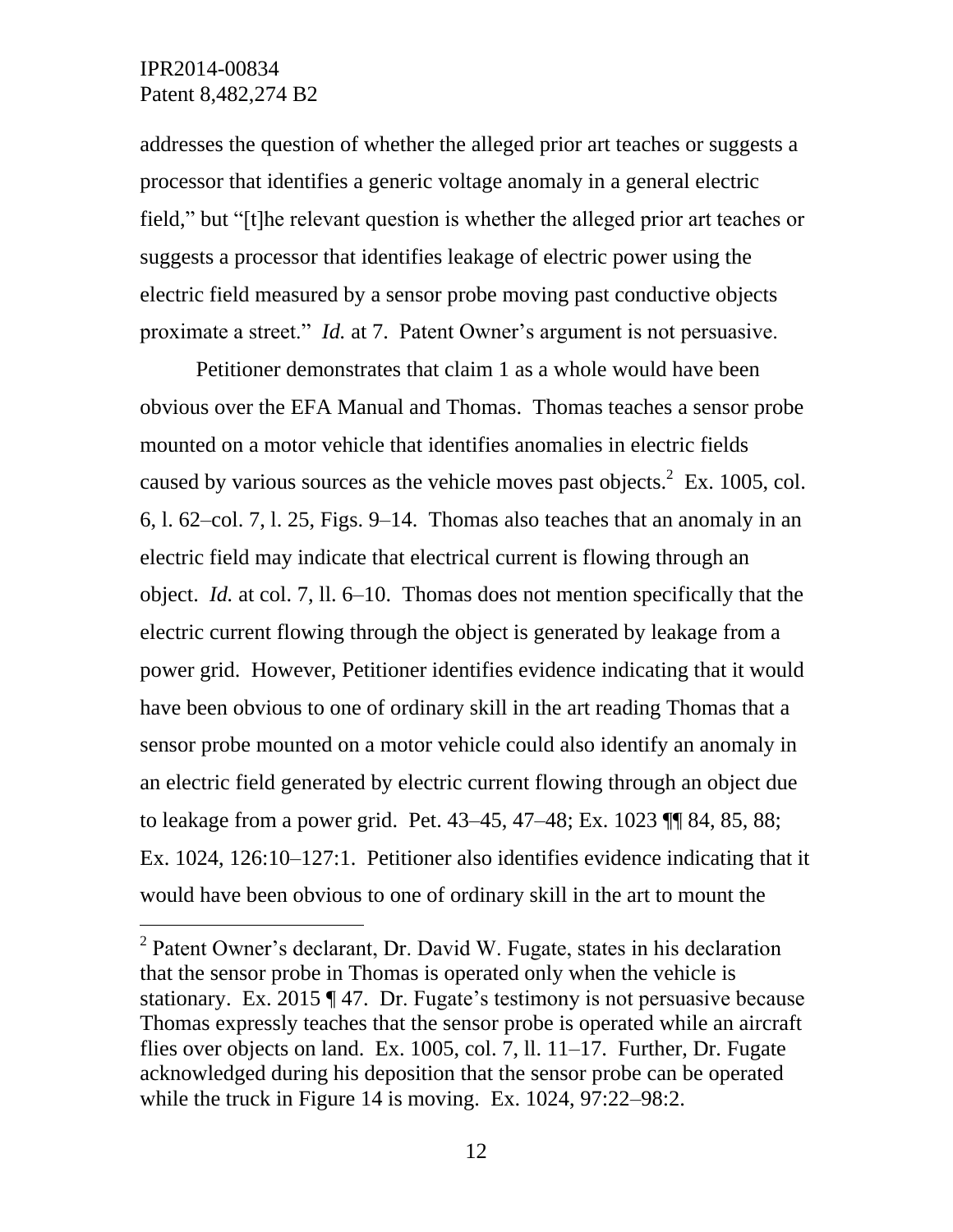sensor taught by the EFA Manual on a motor vehicle and use it to identify anomalies in electric fields as the vehicle moves past objects proximate a street as taught by Thomas. Pet. 25–28, 43–45; Ex. 1023 ¶¶ 51–55, 64–66. Thus, Petitioner addresses the limitations of claim 1 as a whole.

Patent Owner argues that another "example of Petitioners' legally flawed, piecemeal approach is its treatment of the 'signal' element of claim 1." PO Resp. 11. Specifically, claim 1 recites that the sensor probe "generates a signal corresponding to an electric field detected by the at least one sensor probe," and that the processor "digitizes the signal to form electric field data represented as a plurality of time domain samples." Ex. 1003, col. 25, ll. 55–58, col. 25, ll. 64–66. Patent Owner argues that Petitioner cites to an alarm signal in the EFA Manual as teaching the signal detected by the sensor probe, but then cites to a different signal as being digitized by the processor. PO Resp. 11. Patent Owner's argument is not persuasive. Independent of the alarm signal, Petitioner identifies evidence demonstrating that the EFA Manual teaches a sensor that generates a signal corresponding to a detected electric field (Ex. 1004 §§ 3.4.1, 3.4.2; Ex. 1011, 192:24–193:8), and a digital signal processor that digitizes the signal as a plurality of time domain samples (Ex. 1004 §12.1, Annex C, C-1; Ex. 1023 ¶¶ 73–75). Further, Petitioner explains that the alarm signal itself is not the claimed signal, but, rather, the alarm signal simply confirms that a signal corresponding to an electric field must have been generated. Pet. Reply 5–6.

Patent Owner argues that there are deficiencies in the individual teachings of the EFA Manual and Thomas. PO Resp. 8–11. Specifically, Patent Owner argues that the EFA Manual does not teach detecting "voltage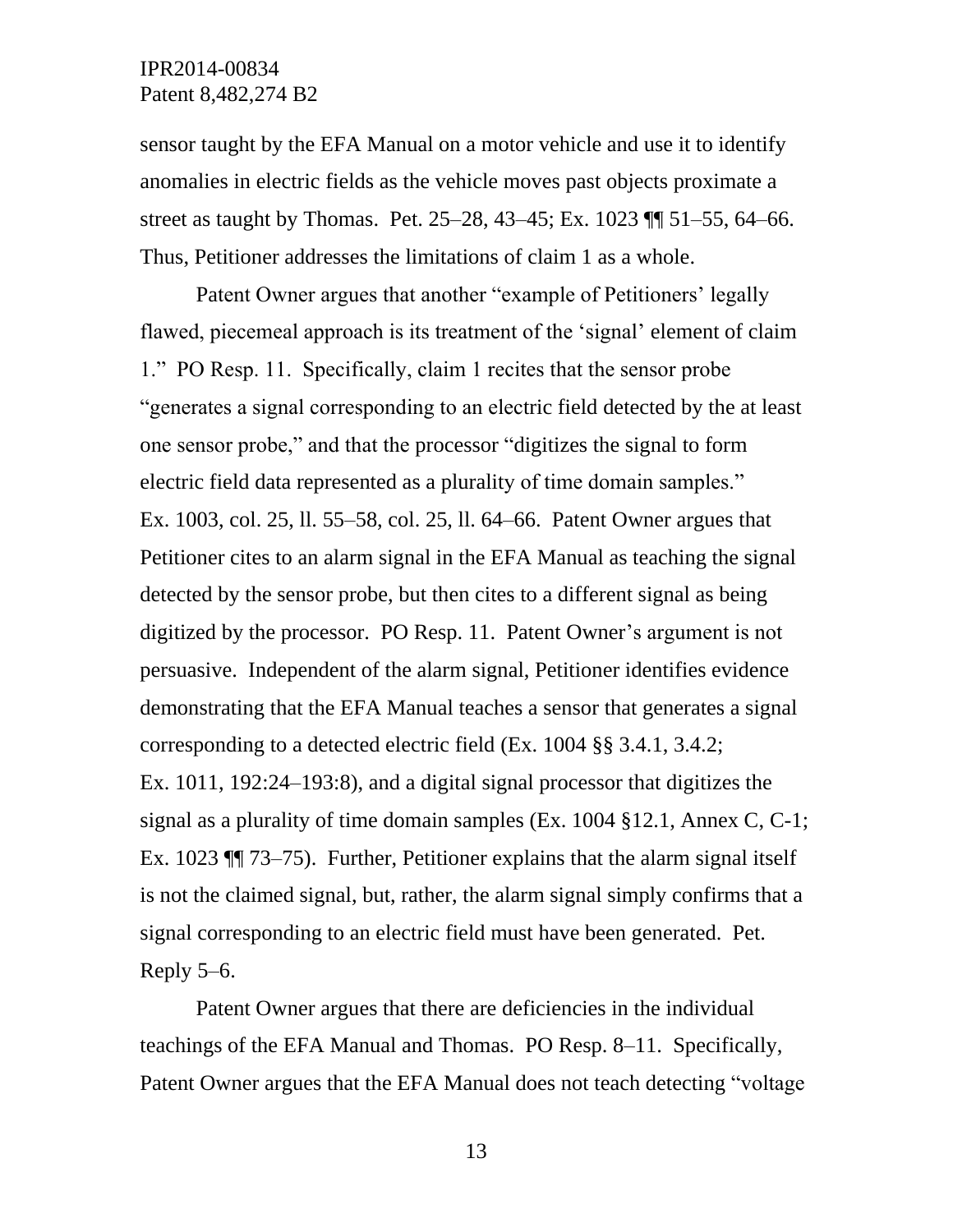anomalies generated by leakage from a power grid as the detector moves past conductive objects proximate a street." *Id.* at 8–9. Patent Owner's argument is not persuasive because it only addresses the EFA Manual, not the combination proposed by Petitioner. *See In re Keller*, 642 F.2d 413, 426 (CCPA 1981). For example, Patent Owner's argument does not address the evidence discussed above indicating that it would have been obvious to one of ordinary skill in the art reading Thomas that a sensor probe mounted on a motor vehicle would identify an anomaly in an electric field generated by leakage of electric current from a power grid. Pet. 43–45, 47–48; Ex. 1023 ¶¶ 84, 85, 88; Ex. 1024, 126:10–127:1. Patent Owner also argues that Thomas "does not disclose a processor, nor does it disclose any apparatus that analyzes field strengths to identify the claimed voltage anomaly." PO Resp. 10. Patent Owner's argument is not persuasive because it only addresses Thomas, not the combination proposed by Petitioner. *See Keller*, 642 F.2d at 426. For example, Patent Owner's argument does not address the evidence discussed above indicating that the electric field sensor taught by the EFA Manual includes a processor, which, when combined with the teachings of Thomas, would identify an anomaly in an electric field. Pet. 40–41, 45–46; Ex. 1004 §§ 3.4.1, 3.4.2, 5.1, 8.1; Ex. 1023 ¶¶ 80, 82, 86.

Patent Owner argues that the combination of the EFA Manual and Thomas does not teach or suggest a "processor . . . [that] analyzes the field strengths to identify a voltage anomaly [generated by leakage of electric power from a power grid] in the electric field [detected as the sensor probe moves past a plurality of conductive objects proximate the street]." PO Resp. 12. Patent Owner, however, does not explain specifically why the combination of the EFA Manual and Thomas fails to teach or suggest those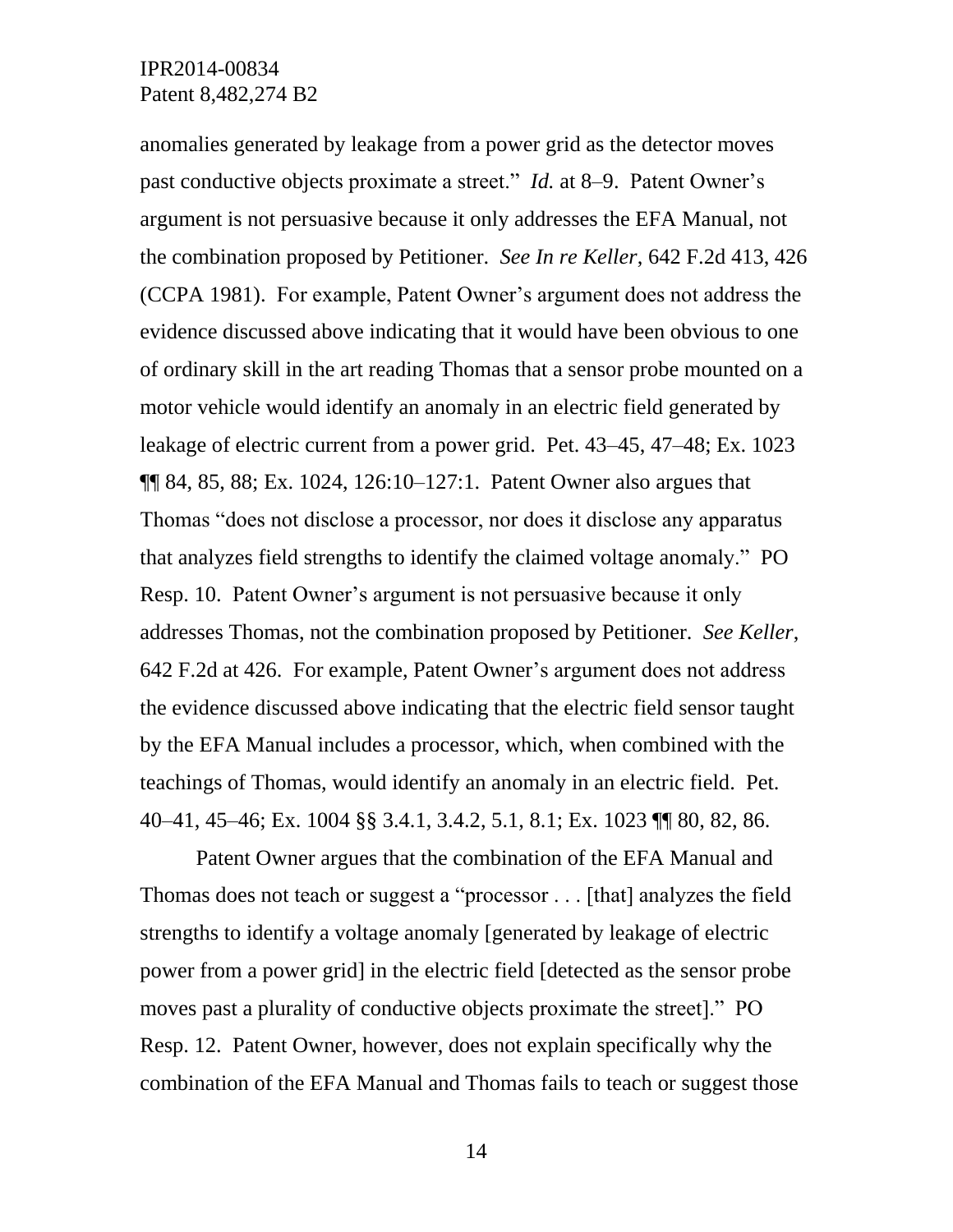limitations of claim 1. *Id.* Moreover, in addition to Petitioner's evidence discussed above, Patent Owner acknowledges that, if the sensor taught by the EFA Manual was mounted on a motor vehicle and driven on a street as taught by Thomas, the processor would generate an alarm when the detected electric field exceeds a threshold. Tr. 60:17–63:3, 66:14–72:10.

Patent Owner also argues that neither the EFA Manual nor Thomas teaches detecting a rise, peak, and fall in an electric field, and, thus, do not teach identifying an anomaly in an electric field under Patent Owner's proposed construction of that limitation. PO Resp. 56–57. As discussed above, we determine that Patent Owner's proposed construction is not the broadest reasonable interpretation. *See supra* Section II.A.1. Moreover, even if we had adopted Patent Owner's proposed construction, Patent Owner's declarant, Dr. David W. Fugate, acknowledges that the electric field measurements captured by the sensor taught in the EFA Manual would indicate a rise, peak, and fall in an electric field. Ex. 1024, 136:14–140:1.

#### 3. *Claim 8*

Dependent claim 8 recites "a computer having a graphical user interface that displays electric field signal strength data, and analyzing and capturing a monitored event within the depicted electric field signal strength data." Ex. 1003, col. 26, ll. 42–45. The EFA Manual teaches a software tool that accompanies the EFA-300 sensor and exports electric field measurement data to a personal computer for further evaluation. Pet. 58–59; Ex. 1004 § 10.2.1. Petitioner identifies evidence indicating that it would have been obvious to one of ordinary skill in the art that the computer software tool taught by the EFA Manual includes a graphical user interface for analyzing and capturing monitored events within the electric field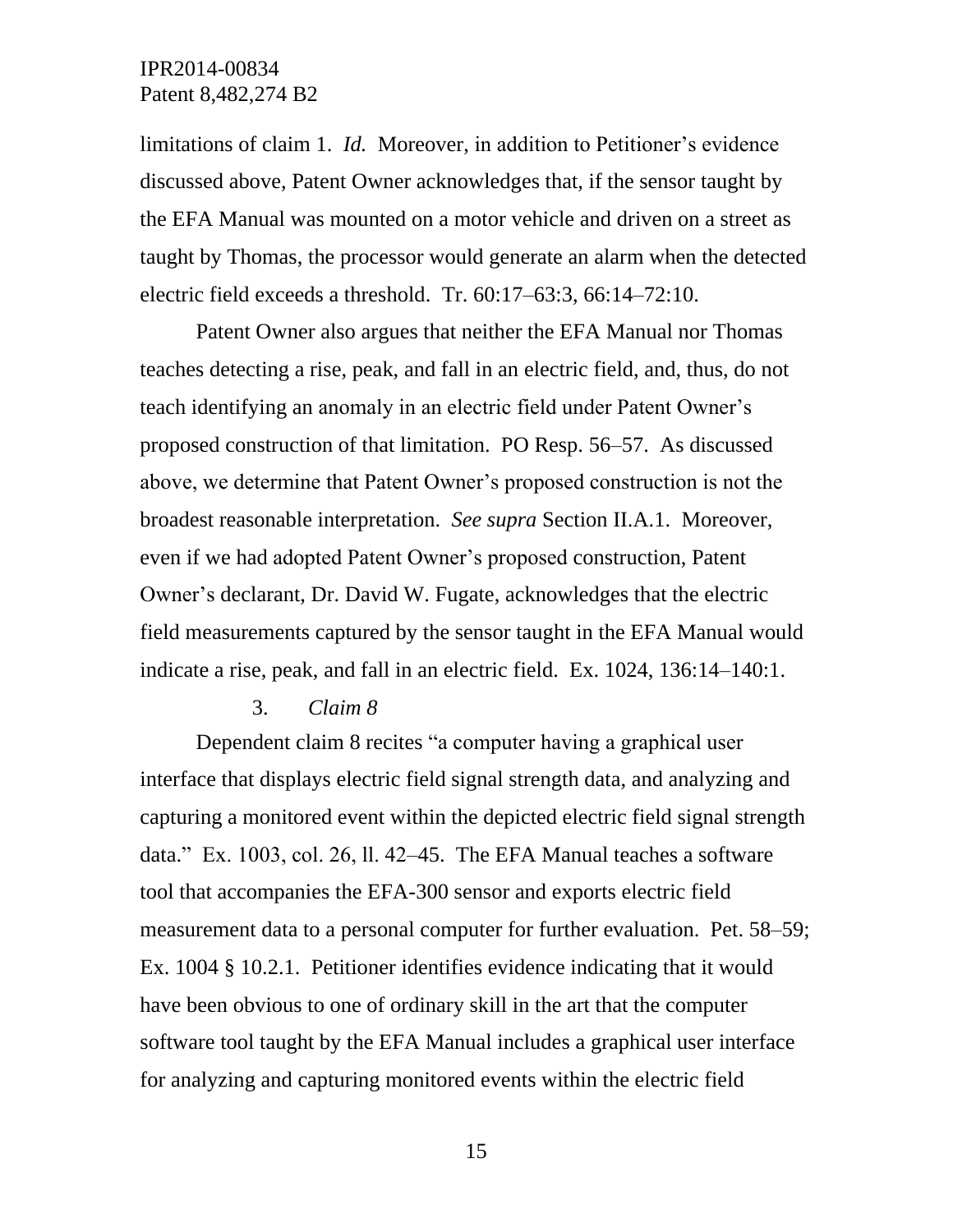measurement data. Pet. 59; Ex. 1023 ¶¶ 111, 113.

Patent Owner argues that the testimony of Petitioner's declarant, Dr. Robert G. Olsen, is conclusory and not sufficient to show that analyzing and capturing a monitored event would have been obvious to one of ordinary skill in the art. PO Resp. 13. Patent Owner's argument is not persuasive. As discussed above, the EFA Manual teaches exporting electric field measurement data to a personal computer for "further evaluation." Ex. 1004 § 10.2.1. Dr. Olsen concludes that it would have been obvious that this further evaluation included analyzing and capturing monitored events. Ex. 1023 ¶¶ 111, 113. Thus, Dr. Olsen's conclusion is based on, and supported by, the express teachings of the EFA Manual.

## 4. *Reasons for Combinations*

Petitioner identifies evidence indicating that it would have been obvious to mount the electric field sensor taught by the EFA Manual on the motor vehicle taught by Thomas because Thomas expressly teaches mounting an electric field sensor on a motor vehicle and using it to identify electric field anomalies while the vehicle is in motion. Pet. 25–28, 43–45; Ex. 1005, col. 3, ll. 12–19, col. 6, l. 62–col. 7, l. 25, Figs. 9–14; Ex. 1023 ¶¶ 51–55, 64–66. Further, the combination would have involved combining known elements (i.e., the electric field sensor in the EFA Manual and the motor vehicle in Thomas) according to known methods (i.e., mounting the sensor on the vehicle with a pipe or other structure as taught by Thomas) to yield predictable results (i.e., identifying anomalies in electric fields while the vehicle is in motion as taught by Thomas). *See KSR*, 550 U.S. at 416. Petitioner identifies evidence indicating that it would have been obvious to combine Greene with the EFA Manual and Thomas because the EFA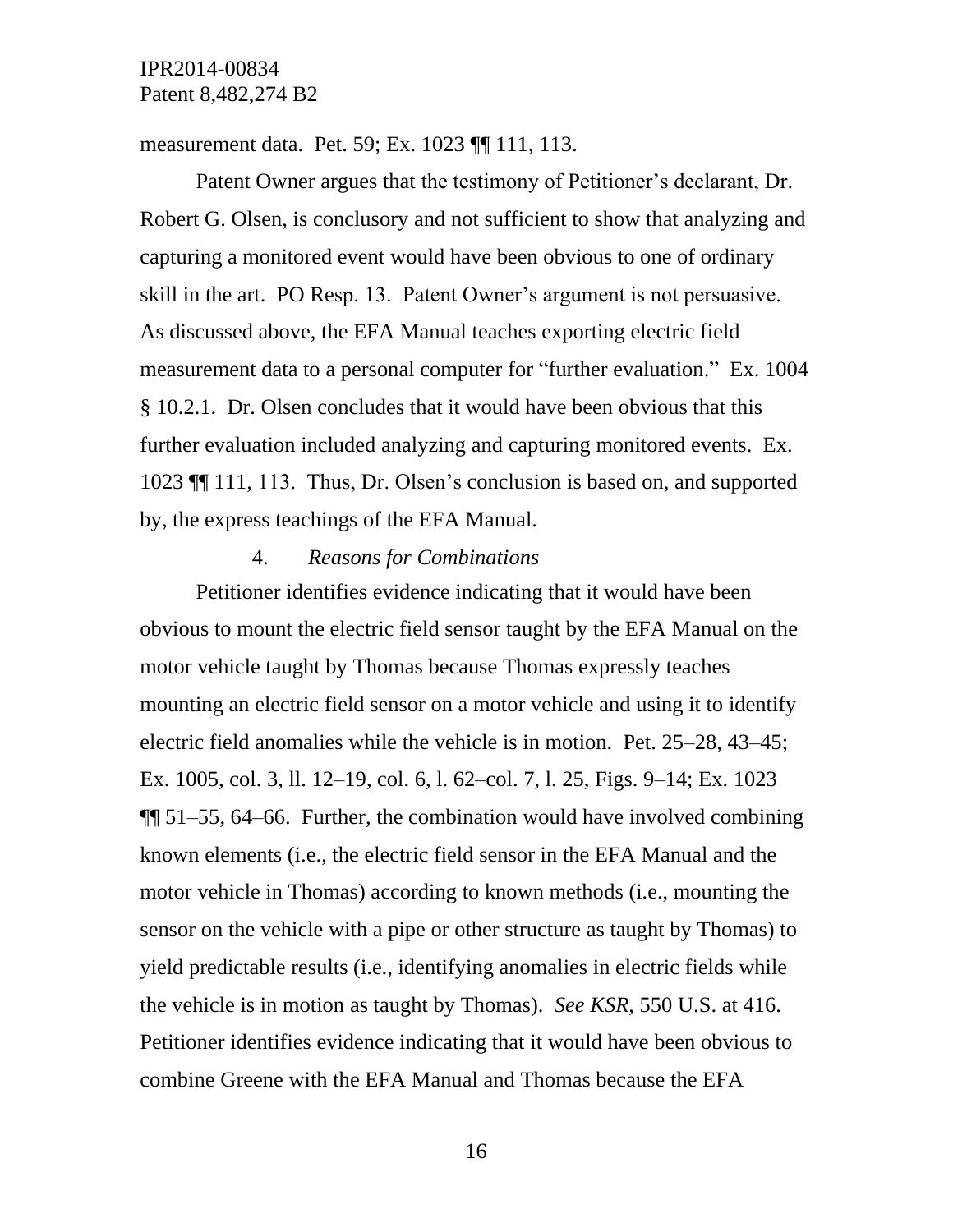Manual teaches determining the location of an electric field measurement, and, thus, one of ordinary skill in the art would have considered well-known ways to determine location, such as the GPS receiver in Greene. Pet. 53–54; Ex. 1004, Annex B; Ex. 1006, col. 4, ll. 39–62; Ex. 1023 ¶¶ 100–102; *see KSR*, 550 U.S. at 416. Petitioner identifies evidence indicating that it would have been obvious to combine Brigham with the EFA Manual and Thomas because the EFA Manual teaches using the fast Fourier transform to produce electric field strengths, and, thus, one of ordinary skill in the art would have looked to other references, such as Brigham, for well-known ways to implement the fast Fourier transform. Pet. 55–57; Ex. 1004 § 6.3, Annex C; Ex. 1008, 83–87; Ex. 1023 ¶¶ 105–106; *see KSR*, 550 U.S. at 416.

## *a. Level of Ordinary Skill in the Art*

Patent Owner argues that a person of ordinary skill in the art would not have combined the cited teachings of the EFA Manual and Thomas because it was not known at the time of filing of the '274 patent that an electric field sensor could be used to identify a voltage anomaly generated by leakage of electric power from a power grid. PO Resp. 14–18. Patent Owner's argument is not persuasive. Patent Owner's declarant, Dr. Fugate, admits that a person of ordinary skill in the art at the time of filing of the '274 patent would have known that an electric field sensor could be used to identify a stray voltage anomaly (which, according to Patent Owner, is an anomaly generated by leakage of electric power from a power grid). Ex. 1024, 126:10–127:1; Tr. 61:4–7. Further, as discussed above, Thomas teaches that electric current flowing through an object generates an anomaly in an electric field, and, thus, it would have been obvious to one of ordinary skill in the art reading Thomas that an electric field sensor could be used to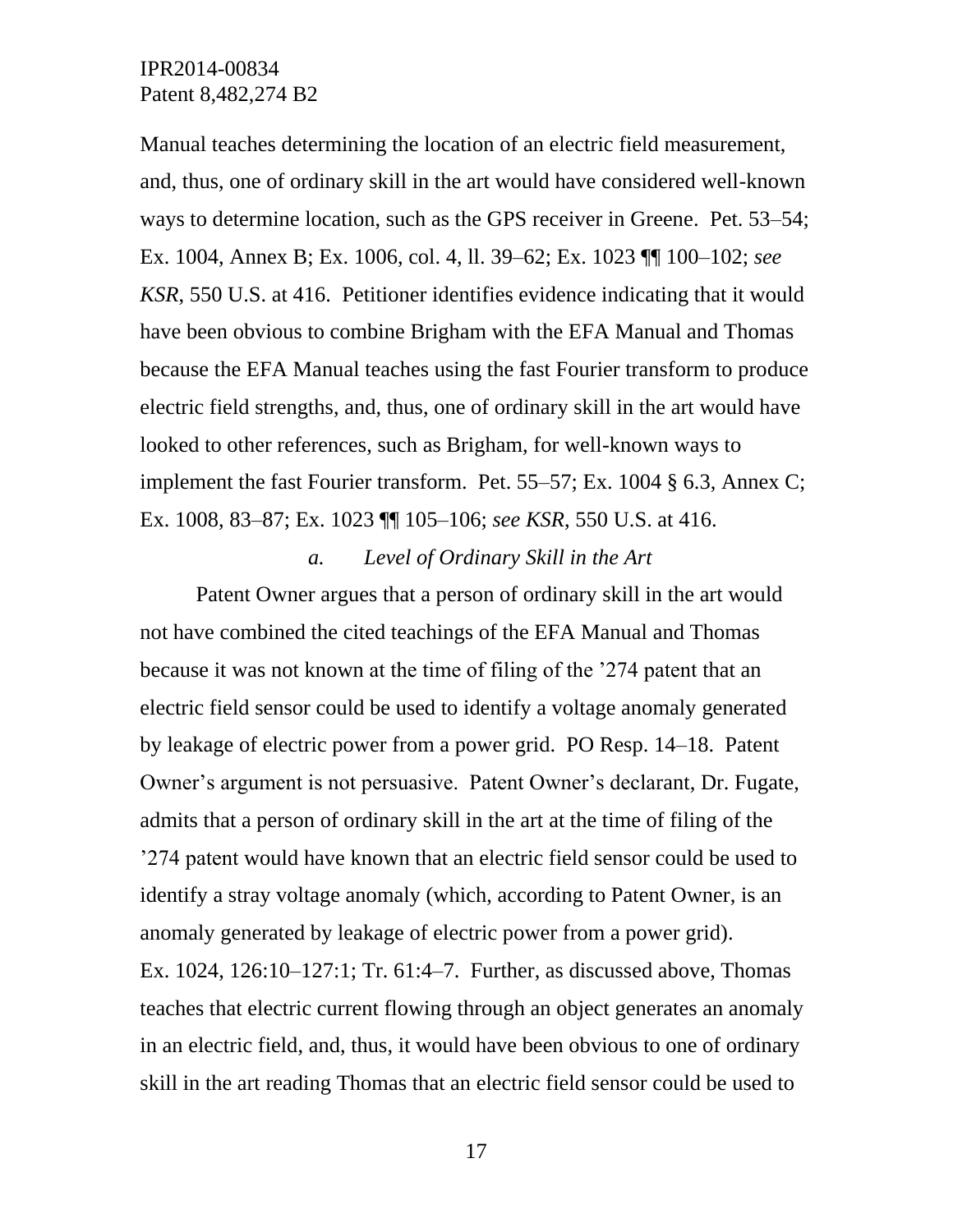identify an anomaly generated by leakage of electric current from a power grid. *See supra* Section II.B.2.

Patent Owner also argues that "Petitioners' sole reason for combining the EFA Manual and Thomas relies solely on the false premise that a skilled artisan would have known about the private Sarnoff experiments on stray voltage detection using electric fields," but "Petitioners failed to show that the skilled artisan would have known about this work." PO Resp. 18. Patent Owner's argument is not persuasive. Thomas teaches mounting an electric field sensor on a motor vehicle and using the sensor to identify anomalies in electric fields while the vehicle is in motion. Ex. 1005, col. 6, l. 62–col. 7, l. 25, Figs. 9–14. As such, Thomas itself would have provided one of ordinary skill in the art with a reason to mount the electric field sensor taught by the EFA Manual on the motor vehicle taught by Thomas and use the sensor to identify anomalies in electric fields while the vehicle is in motion. Pet. 25– 28, 43–45; Ex. 1023 ¶¶ 51–55, 64–66. Therefore, Petitioner's reason for combining the cited teachings of the EFA Manual and Thomas is not dependent on whether one of ordinary skill in the art would have known about any private Sarnoff experiments.

#### *b. Reasonable Expectation of Success*

Patent Owner argues that a person of ordinary skill in the art would not have had a reasonable expectation of success in combining the EFA Manual and Thomas because it was not known at the time of filing of the '274 patent that a voltage anomaly could be identified from a moving motor vehicle. PO Resp. 19–21. Patent Owner's argument is not persuasive because a reasonable expectation of success does not require that a person of ordinary skill in the art already know with absolute predictability that a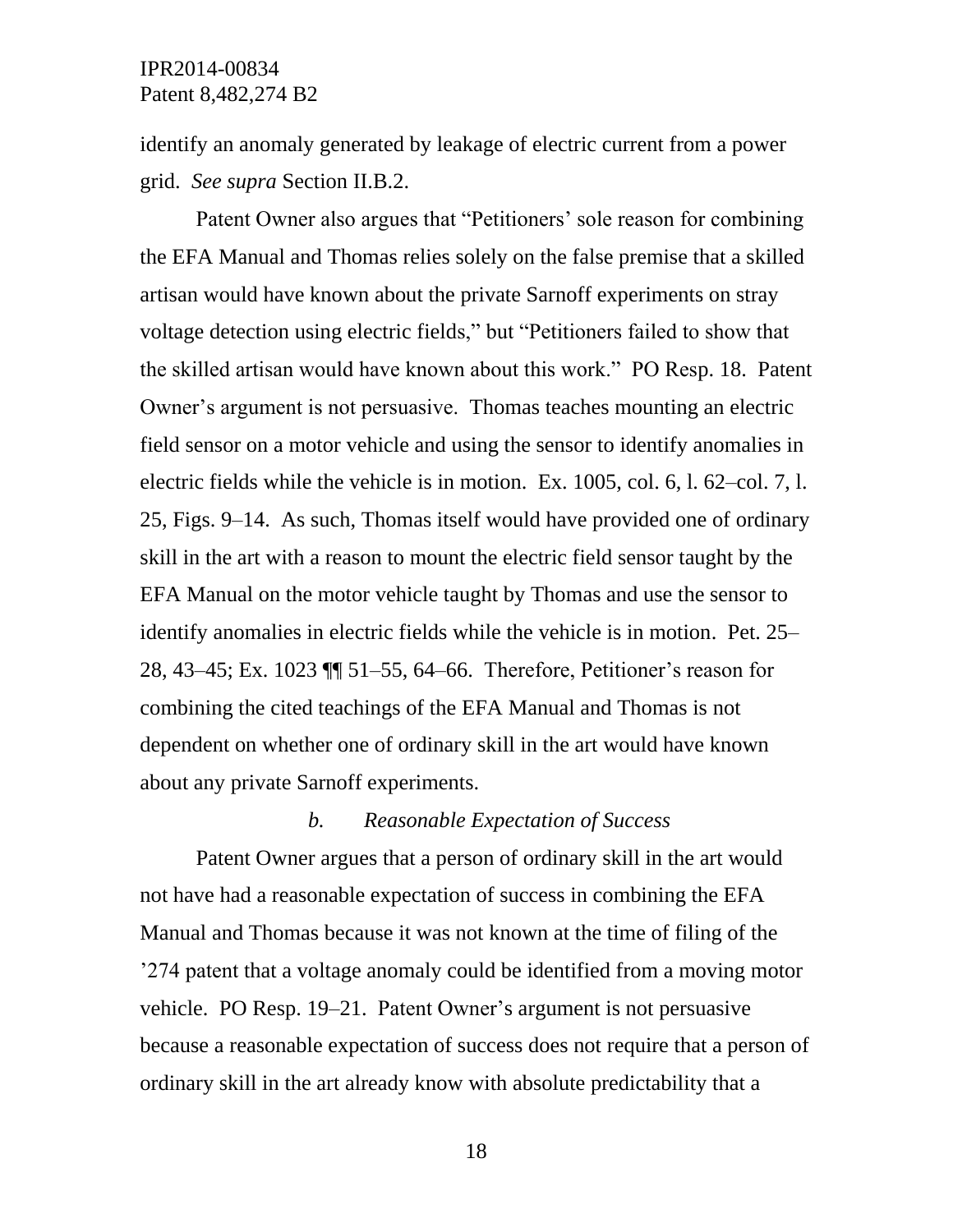combination would work. *In re Kubin*, 561 F.3d 1351, 1360 (Fed. Cir. 2009). Further, Patent Owner's argument does not address the teachings of Thomas. As discussed above, Thomas teaches mounting an electric field sensor on a vehicle and using the sensor to identify anomalies in electric fields while the vehicle is in motion. Ex. 1005, col. 6, l. 62–col. 7, l. 25, Figs. 9–14. Thus, one of ordinary skill in the art reading Thomas would have had a reasonable expectation that an anomaly in an electric field could be identified from a moving motor vehicle. *See* Ex. 1023 ¶¶ 51–55, 64–66; *In re Merck & Co., Inc.*, 800 F.2d 1091, 1097 (Fed. Cir. 1986) (finding that the teachings of the prior art provide a sufficient basis for a reasonable expectation of success).

Patent Owner argues that a person of ordinary skill in the art would not have had a reasonable expectation of success in using the electric field sensor taught by the EFA Manual in the proposed combination because the sensitivity of that sensor would have made it unsuitable for mobile anomaly detection. PO Resp. 26. Specifically, Patent Owner argues that most voltage anomalies emit electric fields of less than 1 V/m. PO Resp. 20–21, 26. According to Patent Owner, the EFA Manual only provides measurement uncertainty values for electric fields greater than 1 V/m, and, thus, the accuracy of measurements below 1 V/m would be "questionable." PO Resp. 26 (citing Ex. 1004 § 12.2.6; Ex. 2015 ¶ 79). Patent Owner's argument is not persuasive. The EFA Manual expressly states that the alarm threshold for the electric field sensor ranges from 0.1 V/m to 100 kV/m. Ex. 1004 § 8.1.2. Thus, it would have been reasonable to expect the sensor to accurately detect electric fields at least as low as 0.1 V/m.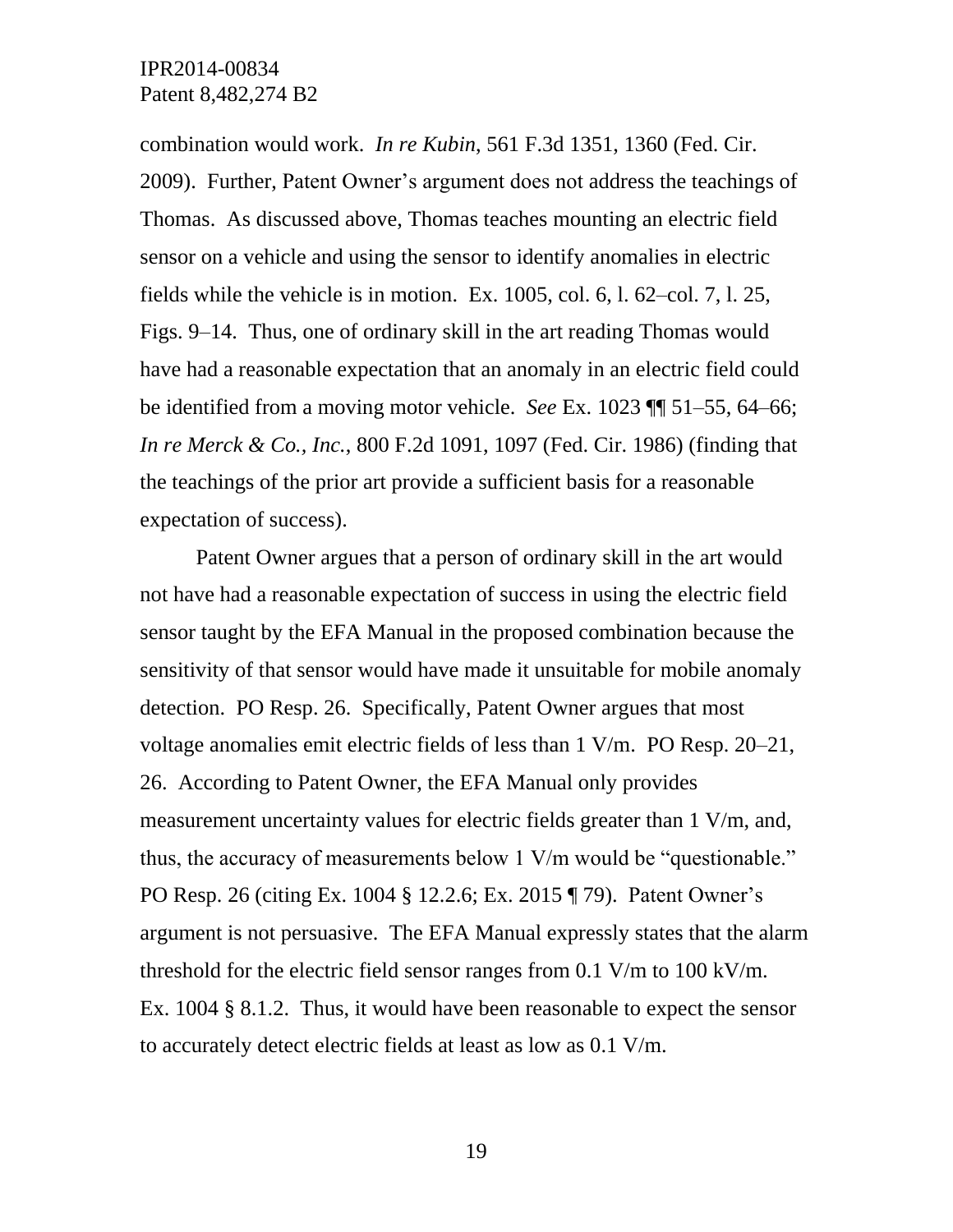Patent Owner also argues that the sampling rate of the sensor taught by the EFA Manual would have been too low to reliably detect voltage anomalies while in motion. PO Resp. 24 (citing Ex. 2015 ¶¶ 74–77). Patent Owner's argument is not persuasive. Patent Owner's declarant, Dr. Fugate, acknowledges that, although the sampling rate of the sensor taught by the EFA Manual would limit the speed at which the vehicle could travel, a person of ordinary skill in the art still would have recognized that the sensor "may" work in the proposed combination. Ex. 1024, 120:6–121:5. Thus, Patent Owner does not demonstrate that the sampling rate would have prevented a person of ordinary skill in the art from having at least a reasonable expectation of success in using the sensor taught by the EFA Manual in the proposed combination.

Patent Owner argues that evidence relating to Petitioner's anomaly detection system, the 8950/10, also demonstrates that the sensor taught by the EFA Manual was not suitable for use in mobile anomaly detection systems because it had an inadequate sensitivity and sampling rate. PO Resp. 24–26. Patent Owner's argument is not persuasive. If anything, the evidence relating to Petitioner's 8950/10 system demonstrates the opposite—that the sensor taught by the EFA Manual was suitable for use in mobile anomaly detection systems. Petitioner developed the 8950/10 system by mounting the exact same sensor taught by the EFA Manual to a truck and using it to identify anomalies in electric fields. Ex. 2015, Appendix C, C-1– C-6. Patent Owner subsequently accused the 8950/10 system of infringing claim 1 of the '274 patent in the related district court case (PO Resp. 48; Ex. 2158 ¶ 17), and alleges in this case that claim 1 of the '274 patent reads on the 8950/10 system (PO Resp. 43). By doing so, Patent Owner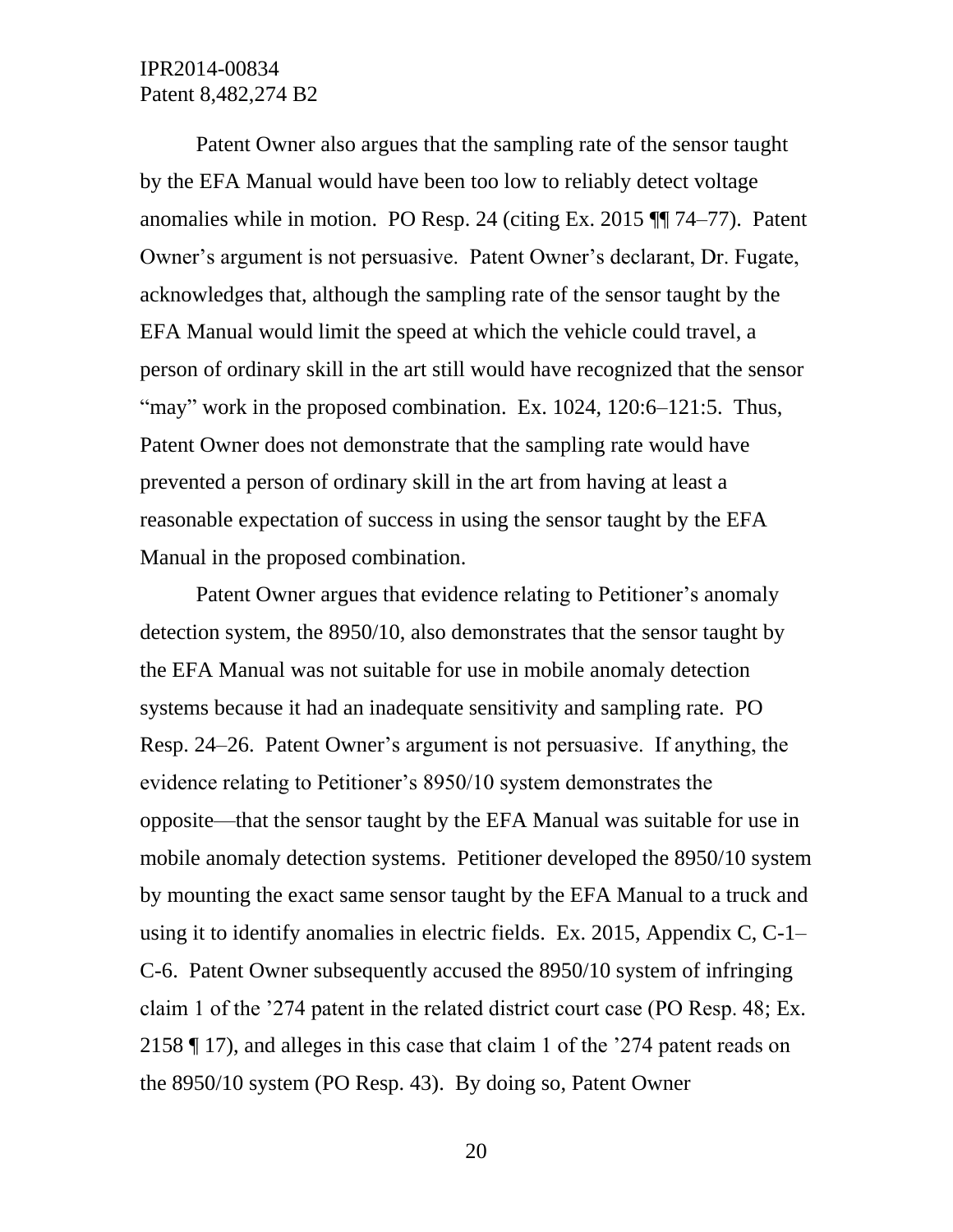l

acknowledges that the sensitivity and sampling rate of the sensor taught by the EFA Manual are, in fact, sufficient to satisfy the limitations recited in the challenged claims. Thus, the evidence relating to Petitioner's 8950/10 system, to the extent it is relevant to this issue, $3$  indicates that a person of ordinary skill in the art likely would have found the sensitivity and sampling rate of the sensor taught by the EFA Manual suitable for mobile anomaly detection systems.

In addition to the reasons discussed above, Patent Owner's argument that a person of ordinary skill in the art would not have had a reasonable expectation of success in combining the EFA Manual and Thomas is not persuasive because Patent Owner's argument is not commensurate with the scope of the challenged claims. *Allergan, Inc. v. Apotex Inc.*, 754 F.3d 952, 962–63 (Fed. Cir. 2014). Patent Owner's argument focuses on whether the sensitivity and sampling rate of the sensor described in the EFA Manual are suitable for detecting weak electric fields in an electrically noisy urban environment. PO Resp. 19 ("the artisan would not have known whether stray voltages could be detected from a moving motor vehicle using their weak electric fields in an electrically noisy urban environment"); Ex. 2015 ¶¶ 51, 57, 59, 60, 76. However, neither the challenged claims nor the written description of the '274 patent are limited to detecting weak electric fields in an electrically noisy urban environment. *See Allergan*, 754 F.3d at

 $3$  The evidence relating to Petitioner's 8950/10 system may not be relevant because the system was developed after the filing of the '274 patent. We nonetheless address this evidence because Patent Owner argues that it is relevant to whether there would have been a reasonable expectation of success in combining the EFA Manual and Thomas. *See* PO Resp. 24–26.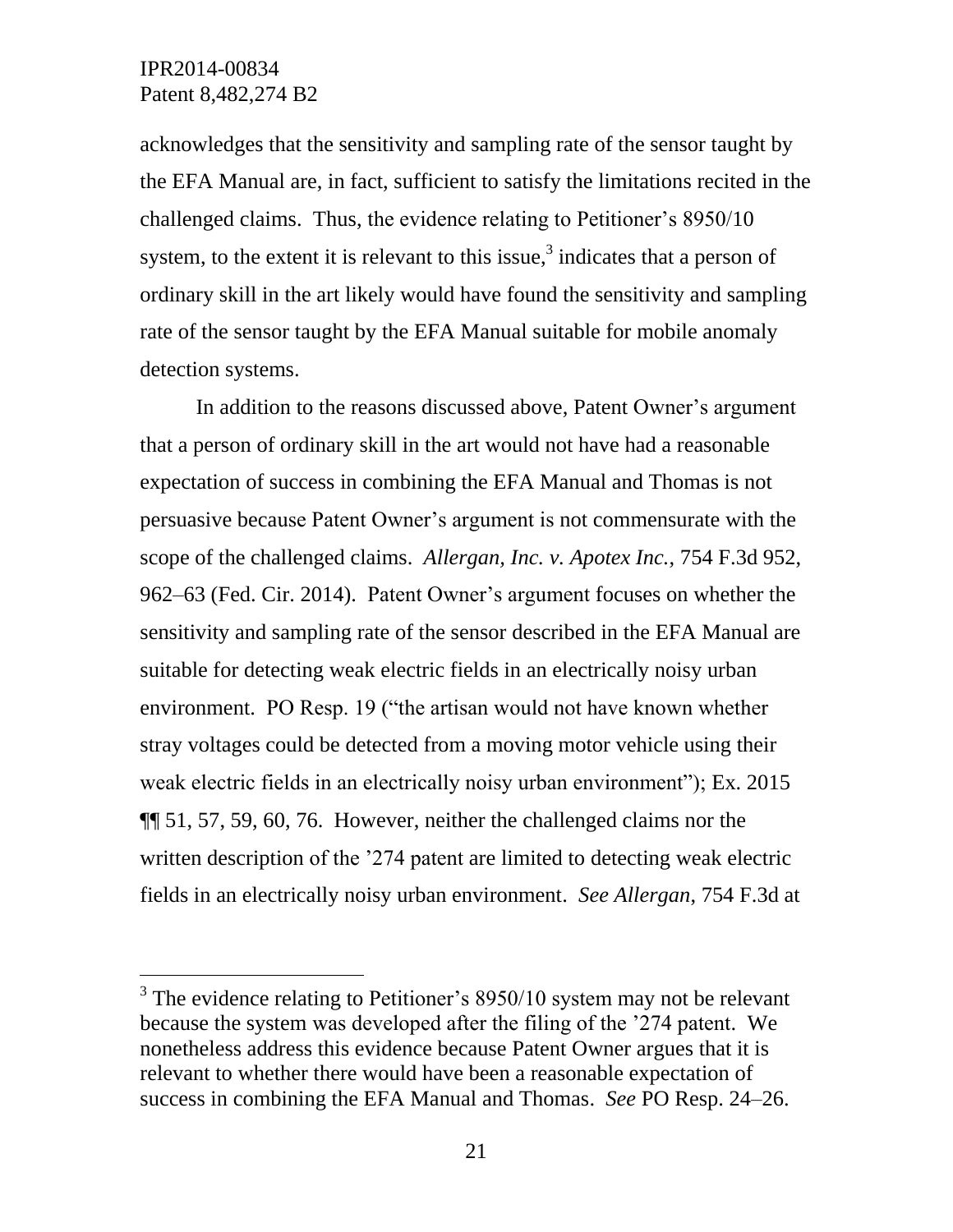963. Rather, the '274 patent states that the disclosed system also may be used in rural and suburban areas. Ex. 1003, col. 2, ll. 18–21.

### *c. Teaching Away*

Patent Owner argues that the EFA Manual teaches away from the combination proposed by Petitioner. PO Resp. 27–30. In particular, Patent Owner argues that the EFA Manual teaches that the electric field sensor disclosed therein must be mounted on a tripod. *Id.* at 29. According to Patent Owner, requiring the sensor to be mounted on a tripod indicates that the sensor cannot be used while in motion. *Id.* at 28–30. Patent Owner's argument is not persuasive. Although the EFA Manual requires that the sensor be "mounted on a tripod and insulated from it" (Ex. 1004 § 3.4.1), Patent Owner does not identify any teaching in the EFA Manual that prohibits the sensor from being used while in motion (Ex. 1024, 108:20– 109:3). Further, as discussed above, Thomas teaches that an electric field sensor can be mounted to an electrically non-conductive support structure on a motor vehicle and used while the vehicle is in motion. Ex. 1005, col. 3, ll. 12–19, col. 6, l. 62–col. 7, l. 25, Figs. 9–14. Thus, one of ordinary skill in the art reading the EFA Manual and Thomas *together* would understand that the sensor taught in the EFA Manual could be mounted securely to and insulated from a support structure on a motor vehicle, which would satisfy the conditions for use set forth in the EFA Manual. *See* Ex. 1023 ¶¶ 52–53.

## 5. *Objective Indicia of Non-Obviousness*

Patent Owner argues that certain objective indicia, including long-felt but unmet need, failure of others, commercial success, and copying, demonstrate the non-obviousness of the challenged claims. PO Resp. 31. As a threshold matter, Patent Owner contends that Petitioner's arguments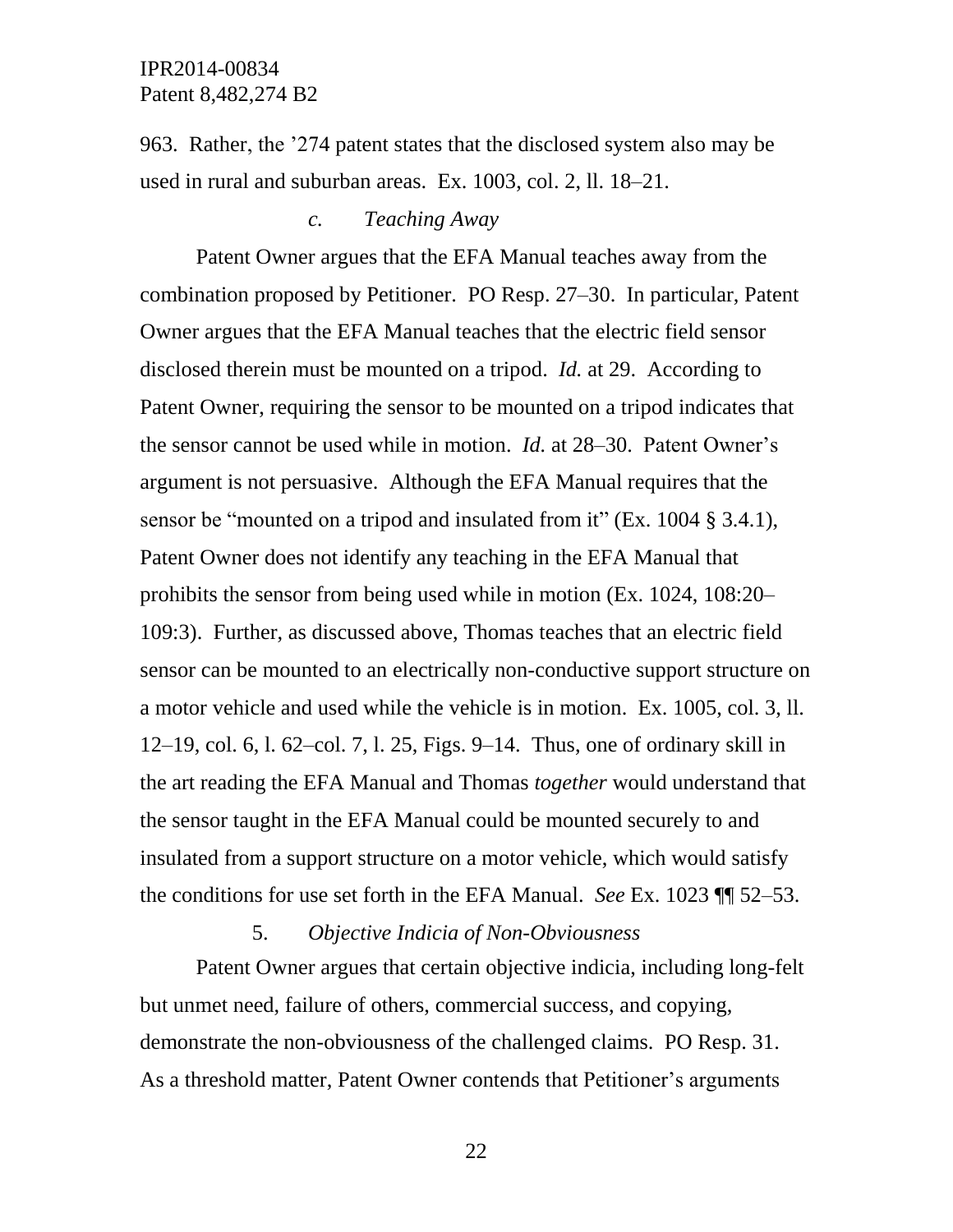and evidence relating to these objective indicia should not be considered because Petitioner knew about the objective indicia before filing the Petition, but did not present its arguments and evidence until the Reply. *Id.* at 32–33. Patent Owner's argument is not persuasive. Petitioner is entitled in the Reply to respond to arguments and evidence raised in the Response, which is what Petitioner has done here. *Belden Inc. v. Berk-Tek LLC*, No. 2014-1575, 2015 WL 6756451, at \*10–15 (Fed. Cir. Nov. 5, 2015).

#### *a. Long-Felt but Unmet Need*

Patent Owner argues that, prior to the '274 patent, utility companies could only identify voltage anomalies by making direct contact with each potential hazard using a handheld device. PO Resp. 36. According to Patent Owner, this manual scanning did not scale effectively to large cities because of the geographic footprint and large number of potential hazards. *Id.* at 36– 37. Patent Owner contends that this demonstrates a long-felt but unmet need "for efficient, scalable, stray voltage detection capable of serving as an alternative to manual testing." *Id.* at 37. Although Patent Owner explains generally why the technology existing prior to the '274 patent may not have been ideal for large cities, that alone does not indicate that utility companies actually had a long-felt but unmet need for a more efficient alternative, rather than, for example, just a lack of interest in the technology.

Patent Owner does argue that one particular utility company, Consolidated Edison ("Con Ed"), had a need for a more efficient alternative to manually testing for voltage anomalies. *Id.* at 35–38. However, as Petitioner points out, the evidence indicates that Con Ed's need was not long-felt. Pet. Reply 13–15. Specifically, Patent Owner's predecessor provided a proposal to Con Ed for the development of a mobile contactless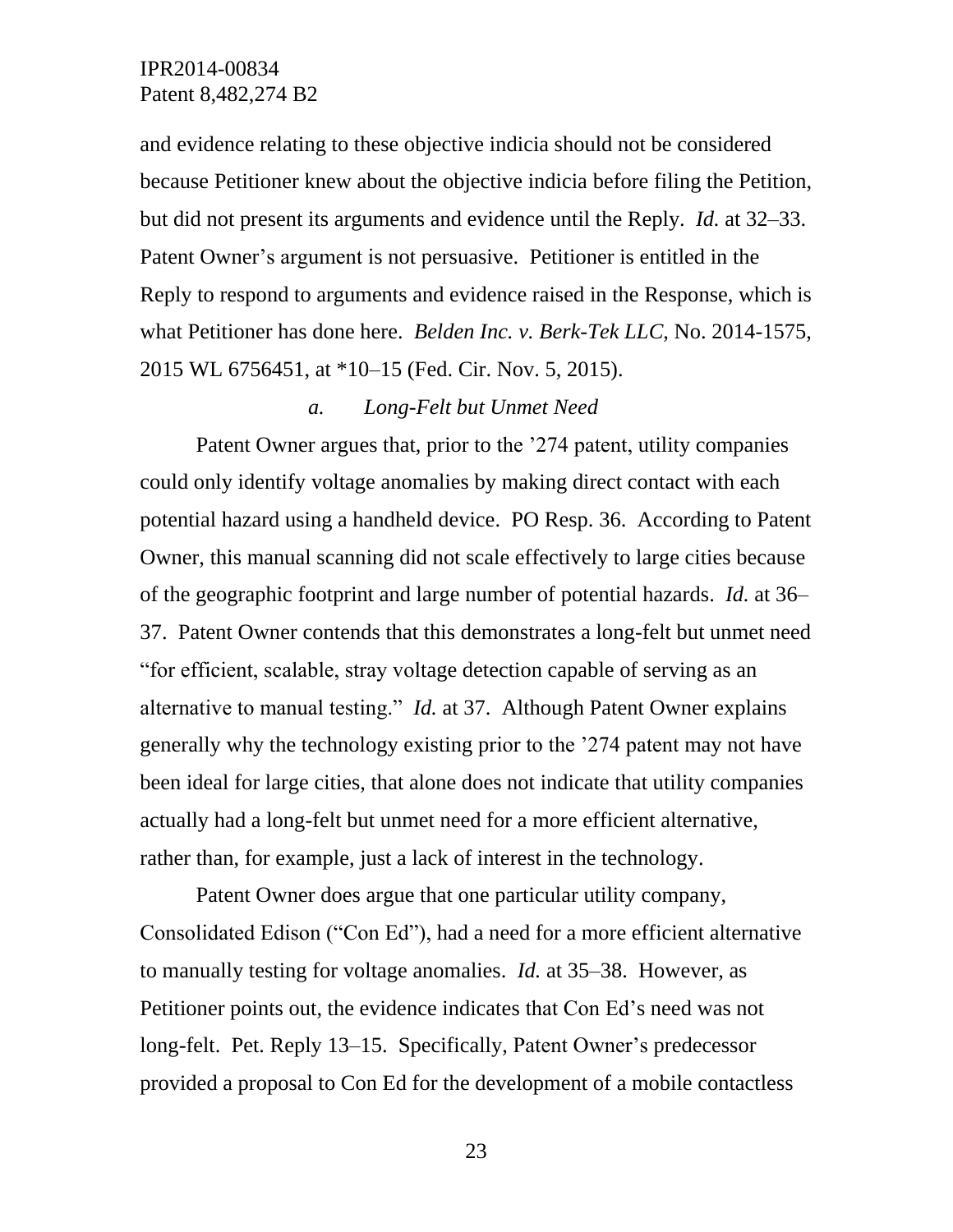system for detecting voltage anomalies in 2002. Ex. 1039. Con Ed, however, decided not to proceed with that project because Con Ed wanted to use the required funding for other projects. Ex. 1012, 69:4–70:5; Ex. 1029, 134:1–136:3, 142:3–143:12; Ex. 1040, 1. Con Ed only renewed its interest in developing a mobile contactless detection system after a high profile electrocution death in New York City in 2004 and a subsequent order from the State of New York requiring Con Ed to perform testing for voltage anomalies. Ex. 1029, 142:3–143:15; Ex.1040, 1; Ex. 1045, 101:23–102:1; Ex. 2013 ¶¶ 35, 37; Ex. 2046, 1–2. Patent Owner's predecessor developed the system claimed in the '274 patent shortly thereafter, and Con Ed began using it in 2005. PO Resp. 45. As such, the evidence indicates that Con Ed's need for a more efficient alternative to manual testing was not long-felt because it arose in 2004 and was met in 2005. *See Ecolochem, Inc. v. S. Cal. Edison Co.*, 227 F.3d 1361, 1377 (Fed. Cir. 2000) ("This evidence supports the district court's finding that Ecolochem's process was developed not in response to a long-felt need in the power industry, but in response to a shortly-felt requirement imposed by EPRI's guidelines."). Therefore, the objective consideration of long-felt by unmet need does not weigh in favor of finding the challenged claims to be non-obvious.

## *b. Failure of Others*

Patent Owner argues that others tried but failed to develop a more efficient alternative to manually testing for voltage anomalies. PO Resp. 39–41. Much of the evidence identified by Patent Owner, however, does not show any failure by others. Patent Owner identifies several issued United States patents, but does not explain how those patents demonstrate that others failed to develop a more efficient alternative to manually testing for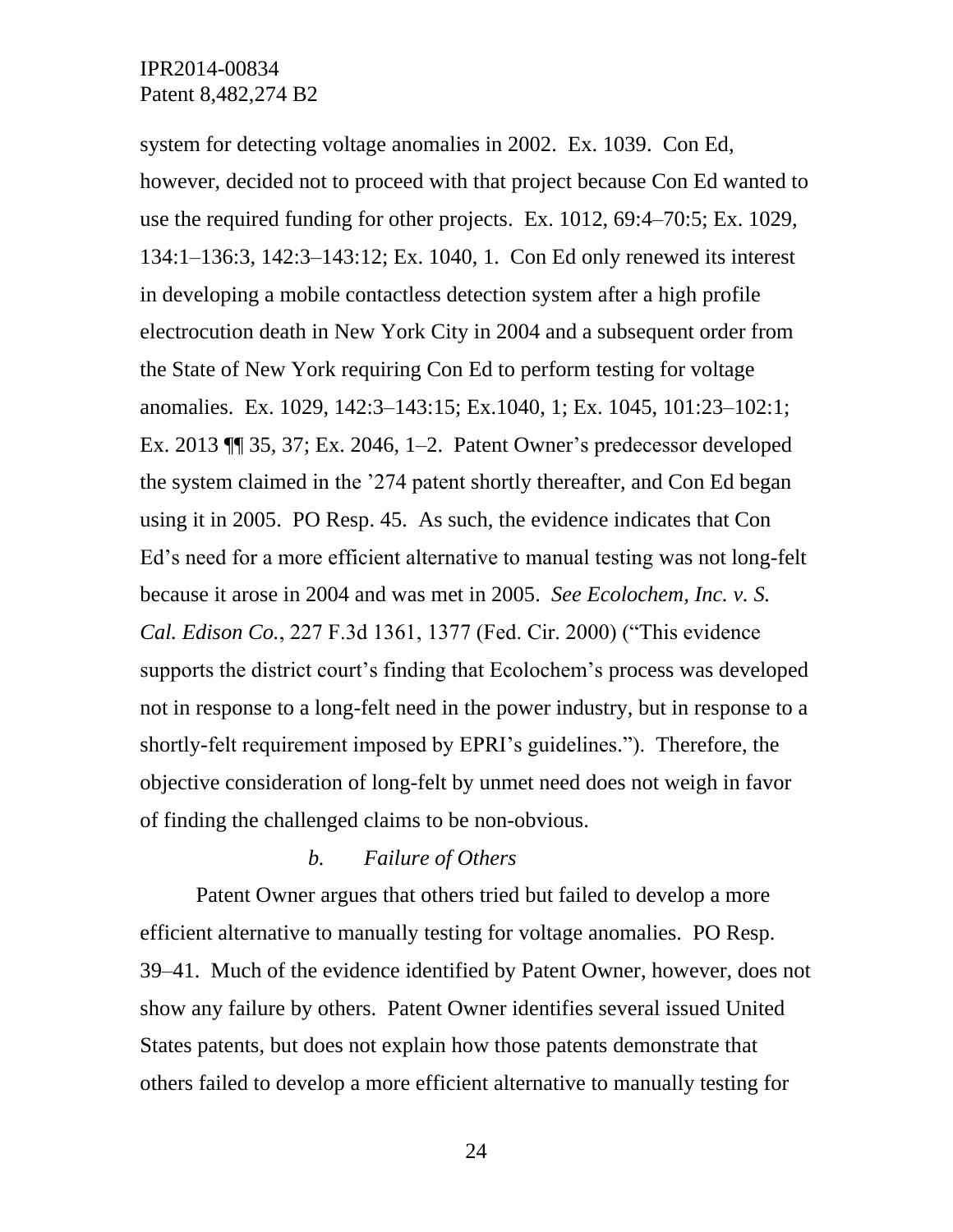voltage anomalies. *Id.* at 39 (citing Ex. 2039; Ex. 2056; Ex. 2057). Patent Owner cites to an assessment by the Electric Power Research Institute ("EPRI"), which states that electric field sensors on the market in 2005 would require major modifications to provide a non-contact stray voltage detection system. PO Resp. 39; Ex. 2058, 1. However, Patent Owner does not identify anything in the assessment indicating that EPRI or others actually attempted to develop such a system and failed. PO Resp. 39. Patent Owner cites to an article concluding that mobile detection systems were not sufficiently advanced to be used as the exclusive method of identifying electrical safety hazards. *Id.* at 40–41 (citing Ex. 2060, 7). But Patent Owner does not demonstrate that this undated article refers to systems developed before the filing of the '274 patent. PO Resp. 40–41. Further, the article appears to indicate that others succeeded in developing a mobile contactless detection system (even if the author did not consider that system to be sufficiently advanced to be used as the exclusive method for identifying electrical hazards). Ex. 2060, 7.

Patent Owner also argues that, in the 2004 timeframe, Con Ed attempted to attach voltage detectors to rolling objects, such as skateboards and wheelchairs, and to use "sticks and poles as an extension to a person's arm," and those attempts failed. PO Resp. 40; Ex. 2013 ¶¶ 24–32. Patent Owner, however, does not demonstrate a nexus between Con Ed's failed attempts and the challenged claims. In particular, Patent Owner argues that the problem sought to be solved by the '274 patent was that the prior technology was inefficient because it required making direct contact with each potential hazard. PO Resp. 3, 36–37, 41; Ex. 1003, col. 2, ll. 6–21; Tr. 102:10–12. But the identified attempts by Con Ed also involved making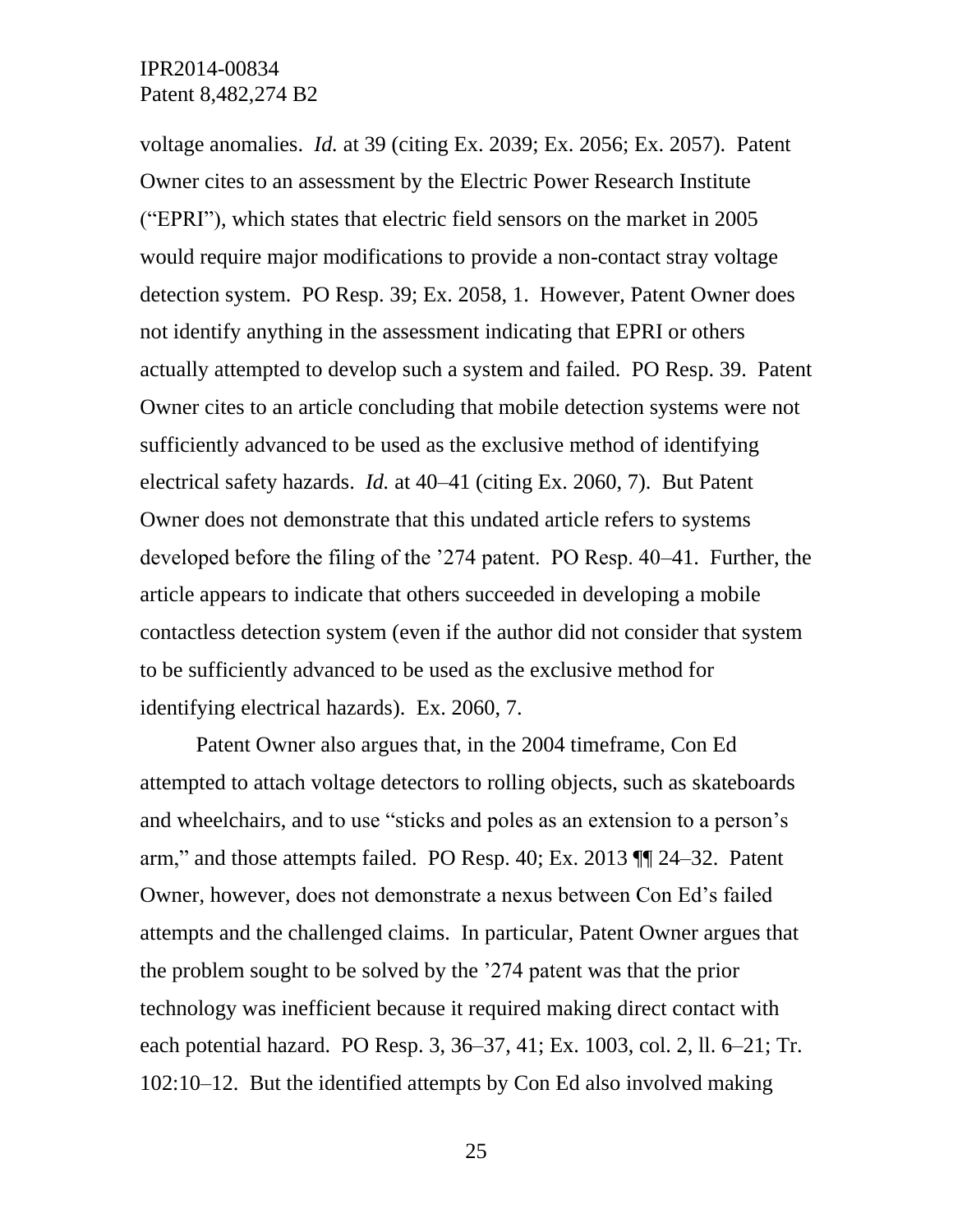direct contact with each potential hazard. Ex. 2013 ¶¶ 26–27, 29, 31; Tr. 103:3–13. As such, the evidence does not indicate that Con Ed tried and failed to solve the problem identified in the '274 patent. *See Symbol Techs., Inc. v. Opticon, Inc.*, 935 F.2d 1569, 1578 (Fed. Cir. 1991) ("Nonobviousness is suggested by the failure of others to 'find a solution to the problem which the patent[s] in question purport[ ] to solve.'"). To the contrary, the evidence indicates that Con Ed previously decided not to even try developing a contactless system because it wanted to use the required funding for other projects. Ex. 1012, 69:4–70:5; Ex. 1029, 134:1–136:3, 142:3–143:12; Ex. 1040, 1. Therefore, the objective consideration of failure by others does not weigh in favor of finding the challenged claims to be nonobvious.

#### *c. Commercial Success*

Patent Owner argues that sales of its SVD2000 product demonstrate the commercial success of the subject matter claimed in the '274 patent. PO Resp. 41–47. Specifically, Patent Owner identifies the revenue generated from the SVD2000 from 2007 to 2014, and argues that the SVD2000 has been used in 61 regions in the United States and 4 regions in Canada and the United Kingdom. *Id.* at 43 (citing Ex. 2014 ¶¶ 51, 52). In order to demonstrate a nexus between the alleged commercial success and the claimed subject matter, Patent Owner argues that its SVD2000 product is covered by claim 1 of the '274 patent (PO Resp. 42), and cites to testimony from its declarant, Mr. Andrew W. Carter (*id.* at 46). According to Mr. Carter, Patent Owner's customers appreciate that Patent Owner's mobile system is more efficient than manually testing for voltage anomalies. Ex. 2014 ¶¶ 94–101.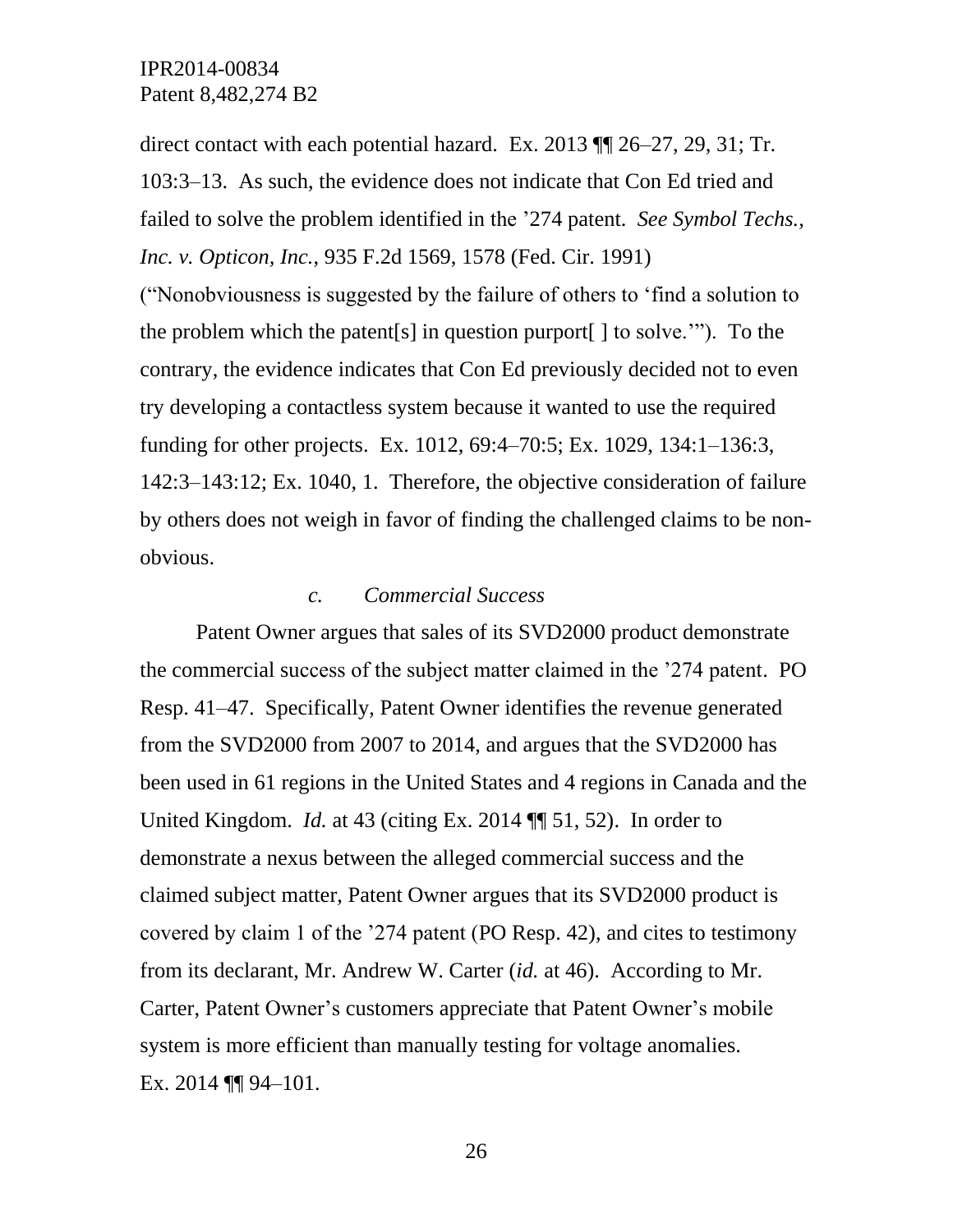Evidence of commercial success is only relevant if there is a nexus between the commercial success and the claimed subject matter. *In re Applied Materials, Inc.*, 692 F.3d 1289, 1299 (Fed. Cir. 2012). As such, there must be evidence that the sales were a direct result of the unique characteristics of the claimed subject matter, as opposed to other economic and commercial factors unrelated to the quality of the claimed subject matter. *Id.* at 1299–1300. Here, Petitioner identifies evidence showing that the alleged commercial success of Patent Owner's product was attributable to factors other than the claimed subject matter, namely government regulation and catalyst events. Pet. Reply 19–20. Specifically, Patent Owner's President and CEO acknowledges that customers purchased Patent Owner's product because: 1) they were required by government regulation to test for voltage anomalies; and/or 2) they experienced a catalyst event, such as a death or injury, due to a voltage anomaly. Ex. 1045, 100:8–9, 101:21–102:12. Patent Owner's declarant, Mr. Carter, similarly acknowledges that customers are reluctant to purchase Patent Owner's product unless they are required to do so by law and/or they experience a catalyst event. Ex. 2014 ¶ 38. This is consistent with the evidence discussed above indicating that Con Ed purchased Patent Owner's product after a high profile electrocution death and subsequent government regulation. *See supra* Section II.B.5.a. Petitioner's declarant, Ms. Dana Trexler Smith, further demonstrates that customers purchased Patent Owner's product because of government regulation and/or catalyst events. Pet. Reply 20; Ex. 1026 ¶¶ 27–35.

In sum, the evidence indicates that sales of Patent Owner's SVD2000 product were driven by government regulation and/or catalyst events. Ex.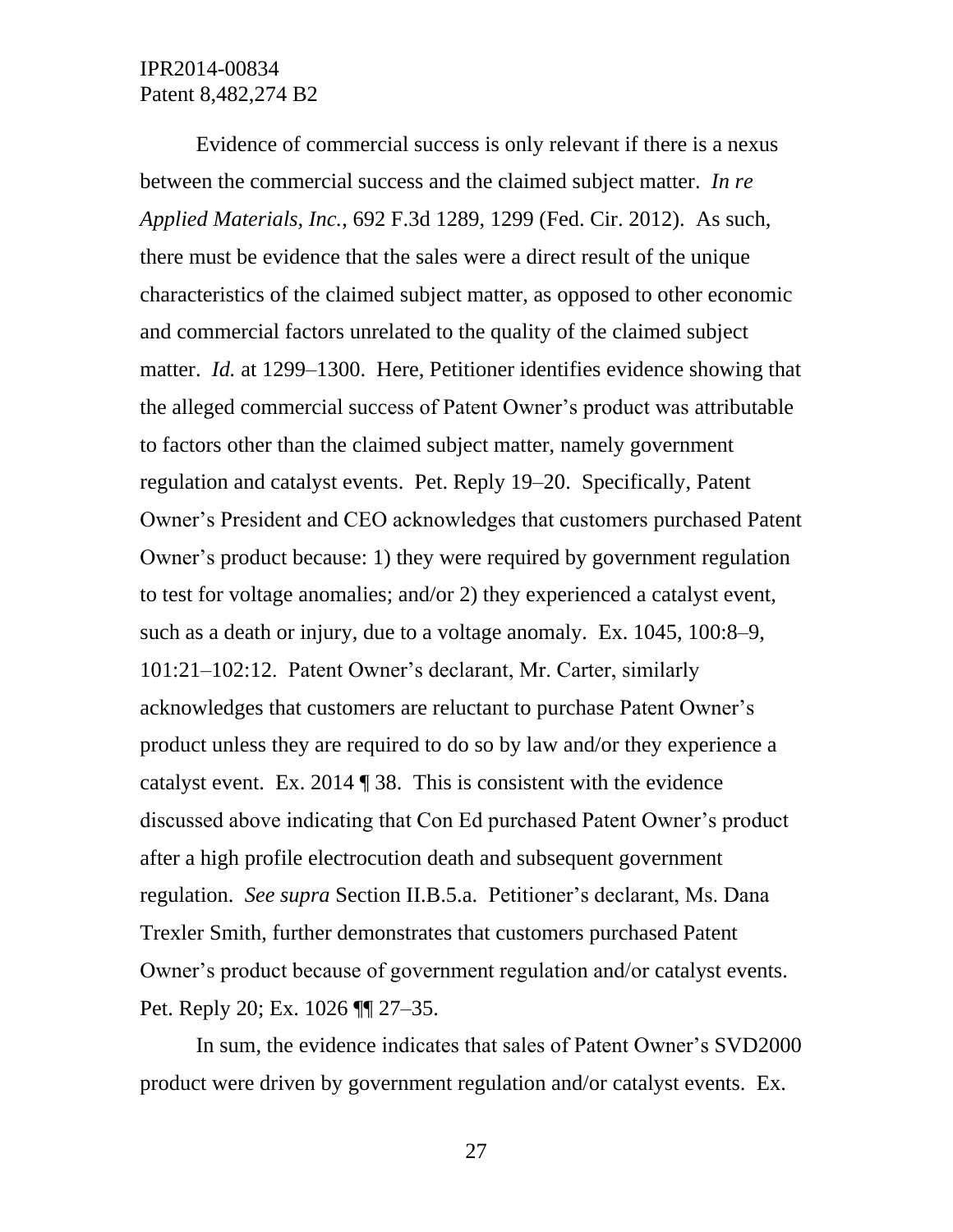1026 ¶¶ 27–35; Ex. 1045, 101:21–102:12; Ex. 2014 ¶ 38; *see supra* Section II.B.5.a. However, the evidence also indicates that, after confronted with one or both of those factors, customers who purchased Patent Owner's product appreciated that it was more efficient than manually testing for voltage anomalies. Ex. 2014 ¶¶ 94–101. As such, the evidence, when considered as a whole, indicates that the patented subject matter may have played some role in sales of Patent Owner's product, but was not the direct or primary cause of those sales. *See Applied Materials*, 692 F.3d at 1299– 1300. Therefore, the objective consideration of commercial success weighs only slightly in favor of finding the challenged claims to be non-obvious.

### *d. Copying*

Patent Owner argues that Petitioner copied Patent Owner's SVD2000 product, and, in particular, copied "the claimed innovation of using an efield sensor to identify voltage anomalies indicative of stray voltage hazards contactlessly, while moving." PO Resp. 47–52. A showing of copying, however, does not unequivocally demonstrate non-obviousness without the presence of additional compelling objective indicia of non-obviousness. *Ecolochem*, 227 F.3d at 1380. For the reasons discussed above, additional compelling objective indicia of non-obviousness are not present in this case. *See supra* Sections II.B.5a–II.B.5.c. Therefore, even if Patent Owner identifies evidence of copying by Petitioner, the objective consideration of copying does not demonstrate that the challenged claims are non-obvious.

### 6. *Totality of the Evidence*

For the reasons discussed above in Section II.B.1 to Section II.B.4, the evidence presented by Petitioner strongly indicates that the challenged claims would have been obvious over the cited prior art. For the reasons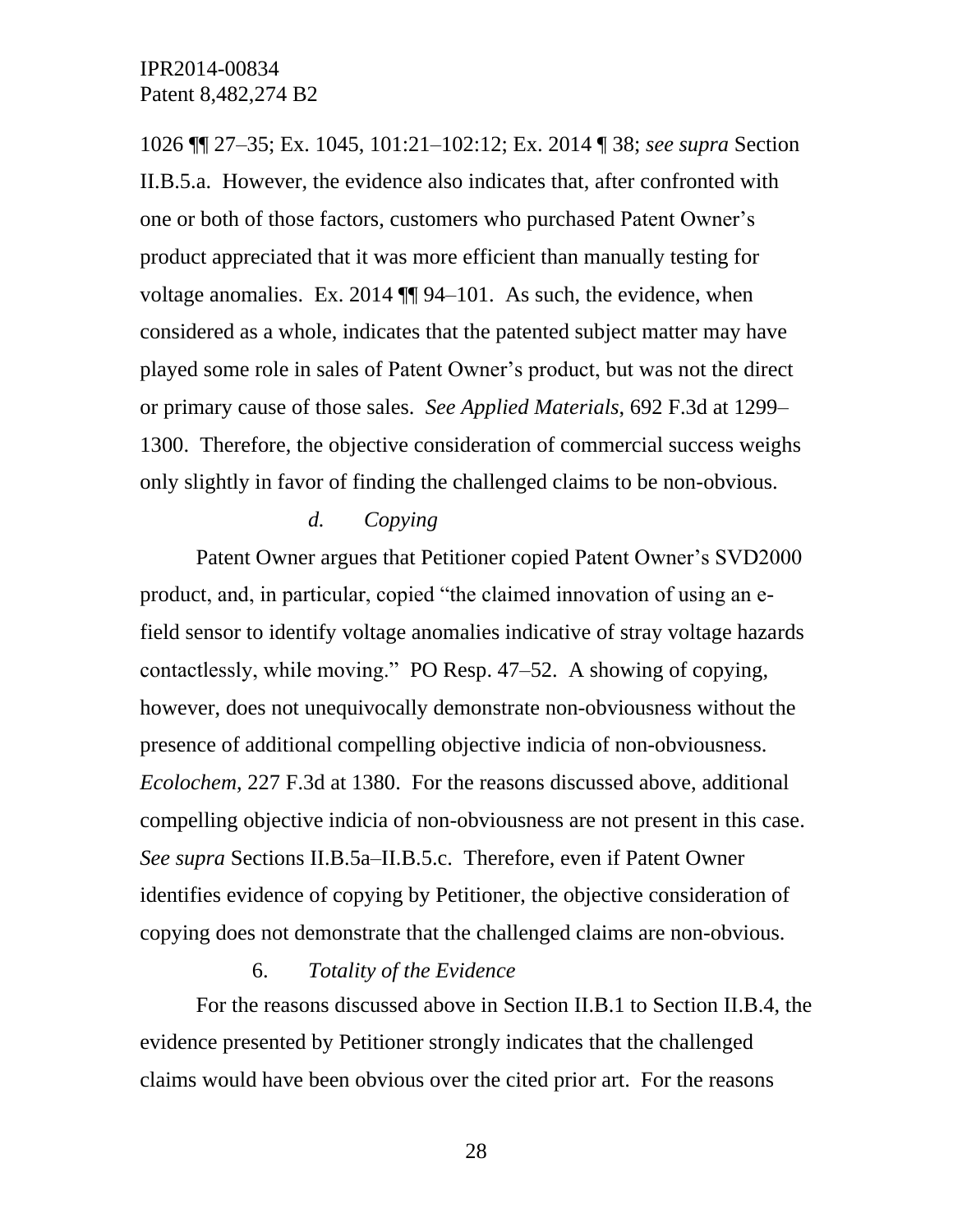discussed above in Section II.B.5, the objective indicia of long-felt but unmet need and failure of others do not weigh in favor of non-obviousness, and the objective indicia of commercial success and copying weigh only slightly in favor of non-obviousness. When considering all the evidence of obviousness and non-obviousness together, *see In re Cyclobenzaprine Hydrochloride Extended-Release Capsule Patent Litigation*, 676 F.3d 1063, 1079 (Fed. Cir. 2012), we determine that Petitioner has shown by a preponderance of the evidence that claims 1–5 and 8 of the '274 patent are unpatentable as obvious.

### C. *Petitioner's Motion to Exclude*

Petitioner filed a redacted Motion to Exclude (Paper 63, "Pet. Mot."), and a sealed Motion to Exclude (Paper 46), to which Patent Owner filed an Opposition (Paper 58), and Petitioner filed a Reply (Paper 61). Petitioner argues that Exhibits 2012–2014, 2082–2086, 2088–2093, 2118, 2119, 2122, 2143, 2152, 2155, and 2163, and portions of Exhibit 2015 should be excluded. Pet. Mot. 1. We have considered the parties' arguments, and, for the reasons discussed below, Petitioner's Motion to Exclude is *denied in part* and *dismissed in part*.

### 1. *Exhibits 2012 and 2013*

Exhibit 2012 is the declaration of William A. Homyk, and Exhibit 2013 is the declaration of Arthur Kressner. Petitioner argues that Exhibits 2012 and 2013 should be excluded under Fed. R. Evid. 402 or 403, because neither Mr. Kressner nor Mr. Homyk is a person of ordinary skill in the art, and, thus, their testimony regarding the objective indicia of long-felt but unmet need and failure of others is irrelevant. Pet. Mot. 1–4. Petitioner's argument is not persuasive. Although the objective indicia of long-felt but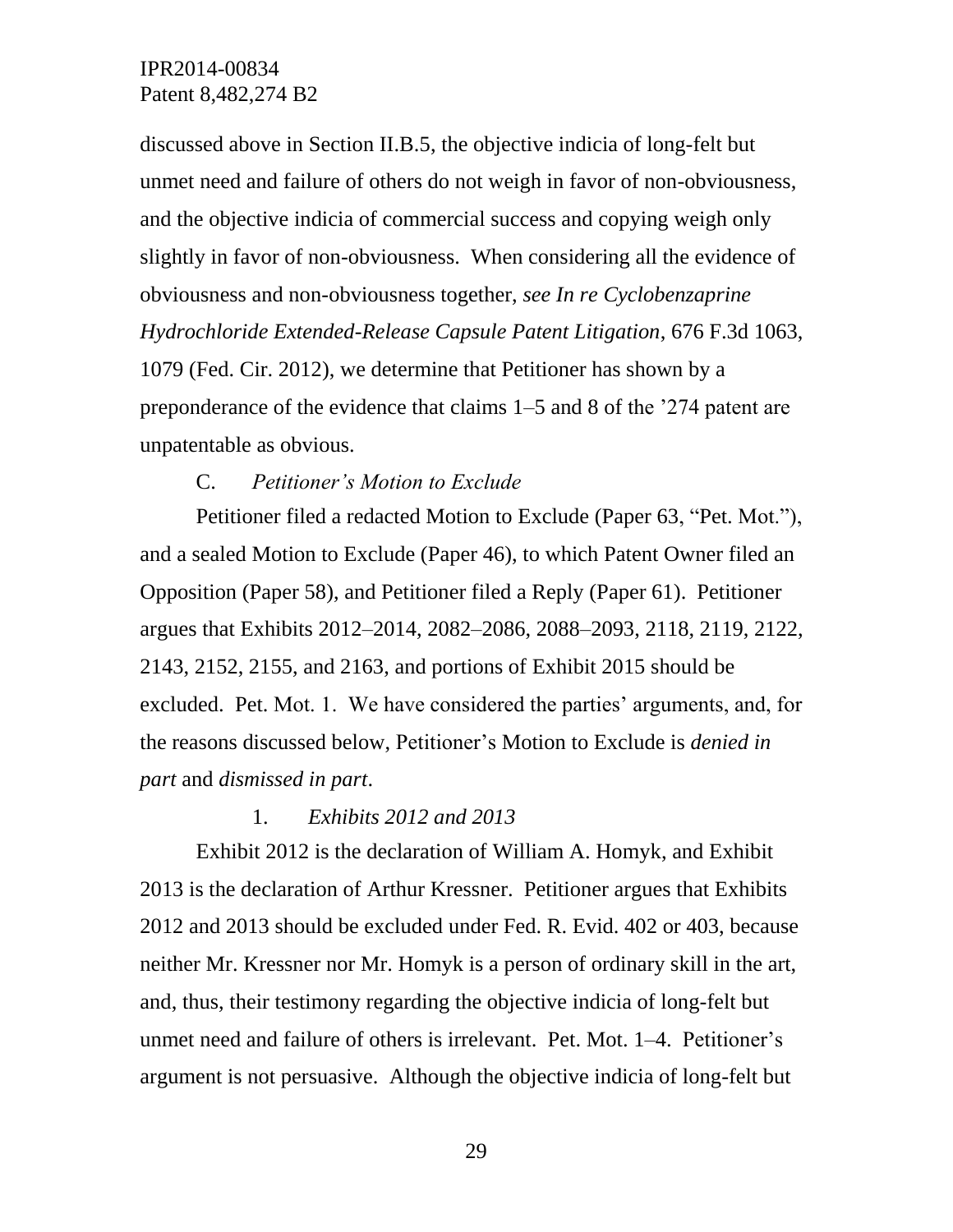unmet need and failure of others should be considered from the perspective of a person of ordinary skill in the art, Petitioner does not identify any requirement that only those considered to be a person of ordinary skill in the art may provide testimony regarding those objective indicia. *Id.* Therefore, we are not persuaded that Exhibits 2012 and 2013 should be excluded under Fed. R. Evid. 402 or 403, and Petitioner's Motion to Exclude Exhibits 2012 and 2013 is *denied*.

### 2. *Exhibit 2014*

Exhibit 2014 is the declaration of Andrew W. Carter. Petitioner argues that Exhibit 2014 should be excluded under Fed. R. Evid. 402, 403, 702, 802, or 901. Pet. Mot. 5. Petitioner argues that Mr. Carter relies on documents that lack authentication and are inadmissible hearsay. *Id.* at 5–6. However, as Petitioner acknowledges, the facts and data underlying Mr. Carter's testimony do not need to be independently admissible. *Id.*; *Power Integrations, Inc. v. Fairchild Semiconductor Int'l, Inc.*, 711 F. 3d 1348, 1373 (Fed. Cir. 2013). Further, Petitioner does not explain specifically why the facts and data underlying Mr. Carter's testimony in this case lack authenticity or are unreliable. Pet. Mot. 5–6. Petitioner also argues that Mr. Carter's testimony regarding commercial success is based on an improper definition of the relevant market and fails to demonstrate a nexus to the claimed invention. *Id.* at 6–9. Petitioner's arguments raise a question of sufficiency of proof, not admissibility. Therefore, we are not persuaded that Exhibit 2014 should be excluded under Fed. R. Evid. 402, 403, 702, 802, or 901, and Petitioner's Motion to Exclude Exhibit 2014 is *denied*.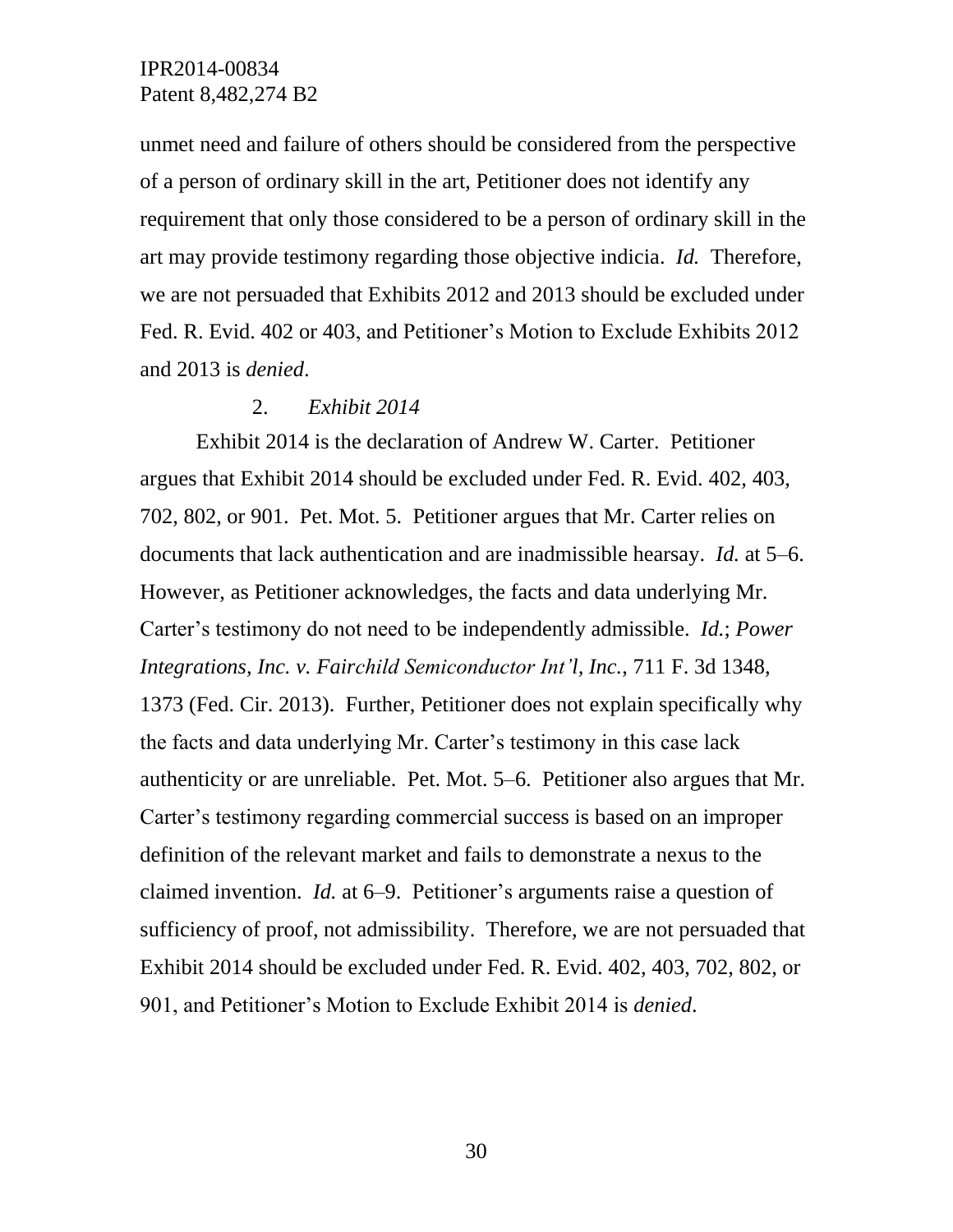### 3. *Exhibits 2015 and 2163*

Exhibit 2015 is the declaration of David W. Fugate, and Exhibit 2163 is a Con Ed presentation. Petitioner argues that Exhibit 2163 should be excluded as inadmissible hearsay under Fed. R. Evid. 802, and as lacking authentication under Fed. R. Evid. 901, and that paragraph 69 of Exhibit 2015 should be excluded under Fed. R. Evid. 402 and 403, because it relies on Exhibit 2163. Pet. Mot. 9–11. Petitioner's Motion to exclude Exhibit 2163 and paragraph 69 of Exhibit 2015 is *dismissed as moot* because Patent Owner does not cite to Exhibit 2163 or paragraph 69 of Exhibit 2015 in its briefing and this Decision does not rely on Exhibit 2163 or paragraph 69 of Exhibit 2015. Petitioner also argues that paragraphs 41, 47, and 55 of Exhibit 2015 should be excluded under Fed. R. Evid. 403, because Dr. Fugate acknowledged at his deposition that statements in those paragraphs are inaccurate. Pet. Mot. 11–14.Petitioner's arguments raise a question of the weight that should be given to Dr. Fugate's testimony, not admissibility. Therefore, we are not persuaded that paragraphs 41, 47, and 55 of Exhibit 2015 should be excluded under Fed. R. Evid. 403, and Petitioner's Motion to Exclude paragraphs 41, 47, and 55 of Exhibit 2015 is *denied*.

# 4. *Exhibits 2082–2086, 2088–2093, 2118, 2119, 2122, 2143, 2152, and 2155*

Exhibits 2082–2086, 2088–2093, 2118, 2119, 2122, 2143, 2152, and 2155 are documents relied upon by Mr. Carter in his declaration. Petitioner argues that Exhibits 2082–2086, 2088–2093, 2118, 2119, 2122, 2143, 2152, and 2155 should be excluded as inadmissible hearsay under Fed. R. Evid. 802, and as lacking authentication under Fed. R. Evid. 901. Pet. Mot. 14– 15. This Decision relies on the Exhibits 2082–2086, 2088–2093, 2118, 2119, 2122, 2143, 2152, and 2155, only to the extent they provide a basis for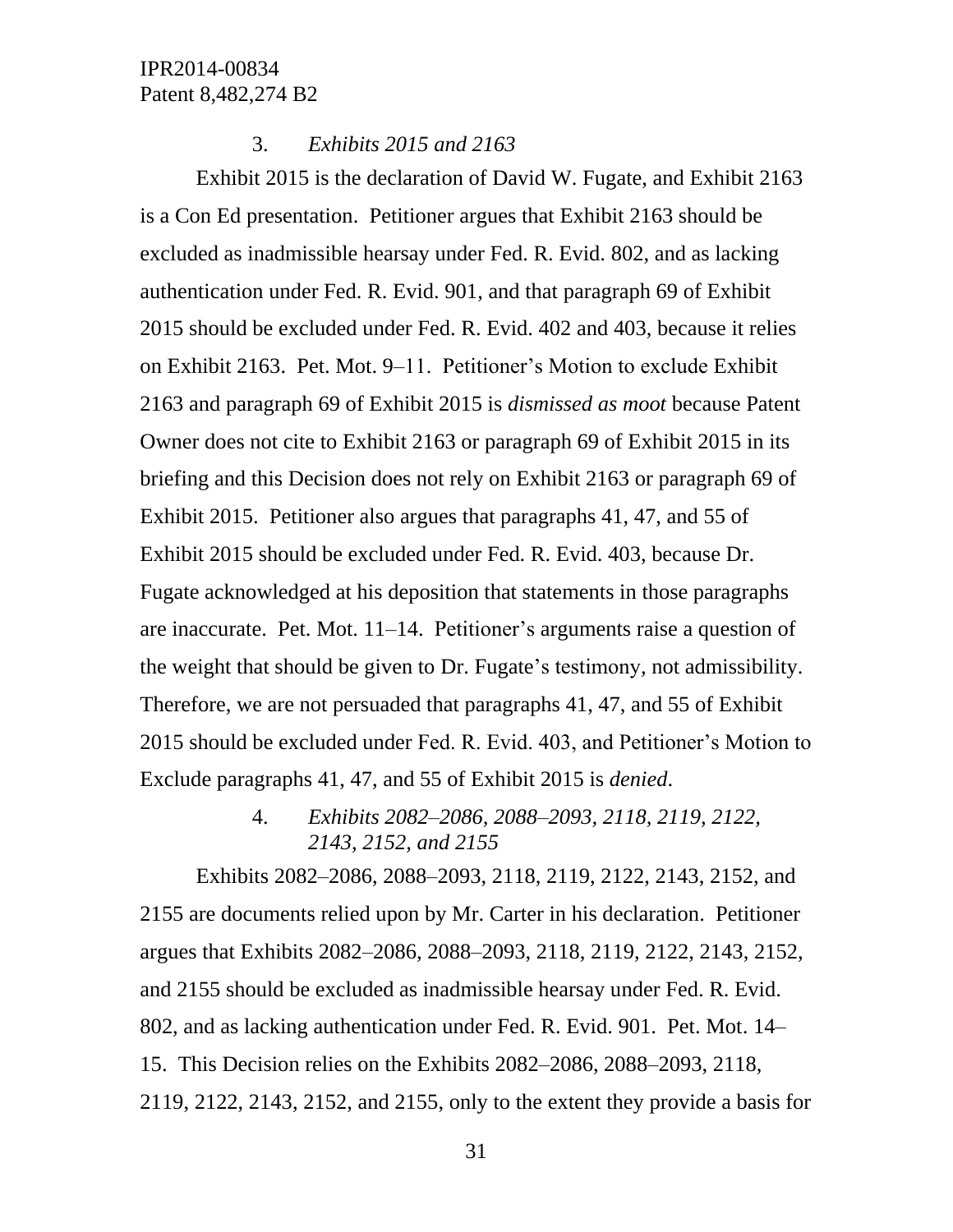the portions of Mr. Carter's declaration cited in this Decision. As discussed above, Petitioner acknowledges that the facts and data underlying Mr. Carter's testimony do not need to be independently admissible. *See supra* Section II.C.2. Therefore, we are not persuaded that Exhibits 2082–2086, 2088–2093, 2118, 2119, 2122, 2143, 2152, and 2155 should be excluded under Fed. R. Evid. 802 or 901, and Petitioner's Motion to Exclude Exhibits 2082–2086, 2088–2093, 2118, 2119, 2122, 2143, 2152, and 2155 is *denied*.

### D. *Patent Owner's Motion to Exclude*

Patent Owner filed a Motion to Exclude (Paper 48, "PO Mot."), to which Petitioner filed an Opposition (Paper 54), and Patent Owner filed a Reply (Paper 60). Patent Owner argues that Exhibit 1004, and portions of Exhibits 1017 and 1027 should be excluded. PO Mot. 1. We have considered the parties' arguments, and, for the reasons discussed below, Patent Owner's Motion to Exclude is *denied in part* and *dismissed in part*.

### 1. *Exhibit 1004*

Exhibit 1004 is the EFA Manual. Patent Owner argues that Exhibit 1004 should be excluded for lack of authentication under Fed. R. Evid. 901. PO Mot. 3–6. Federal Rule of Evidence 901 requires that the proponent produce evidence sufficient to support a finding that an item is what the proponent claims it is. Here, Patent Owner admits that Exhibit 1004 is what Petitioner claims it is, namely an operating manual for the EFA-200/-300 EM Field Analyzer. Tr. 53:8–12. What Patent Owner disputes is whether Petitioner has shown by a preponderance of the evidence that the EFA Manual is prior art, i.e., that it was publicly accessible before the critical date. *Id.*; PO Mot. 4. Because this is a question of sufficiency of proof, not admissibility, Patent Owner's Motion to Exclude Exhibit 1004 in its entirety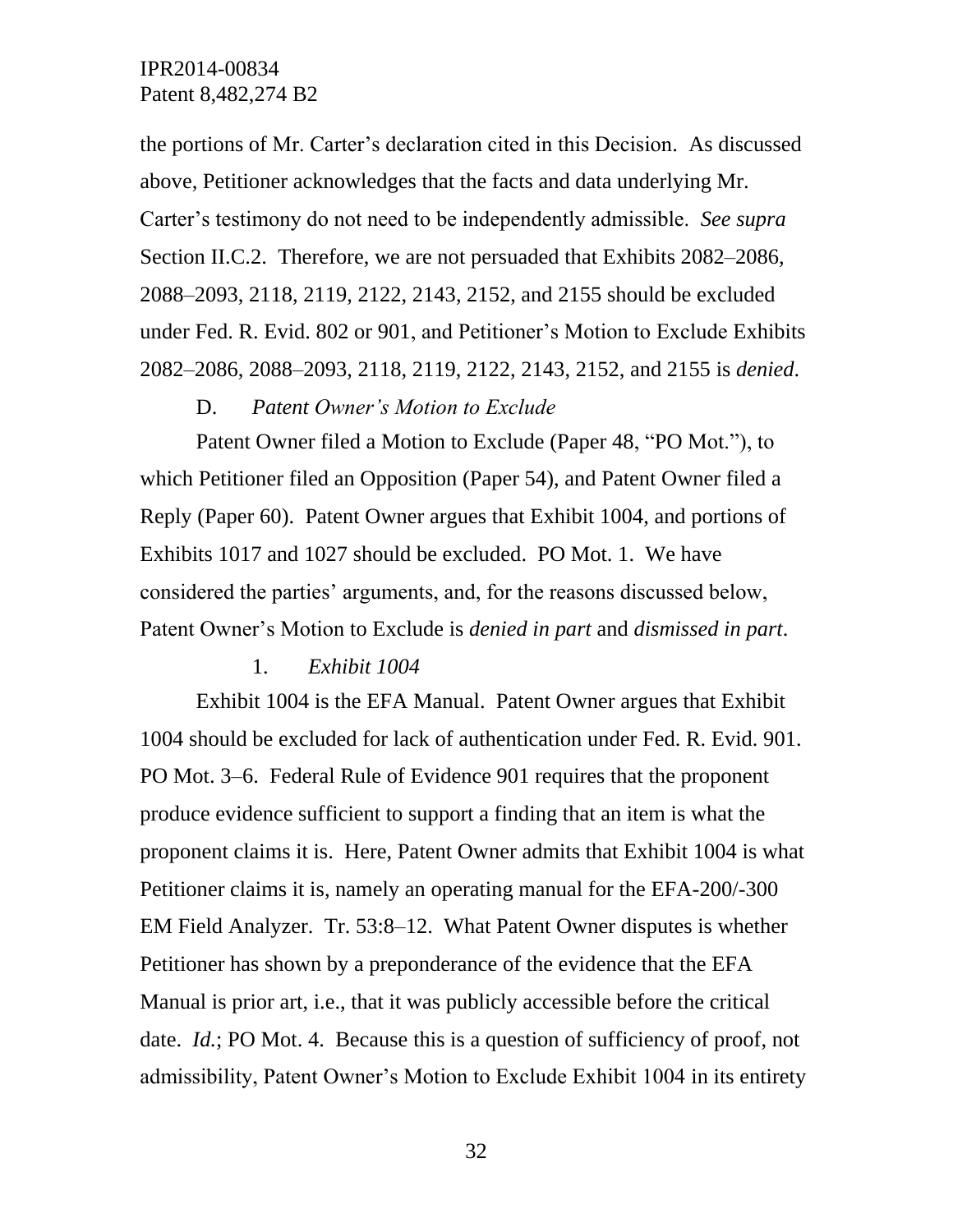### is *denied*.

Moreover, Petitioner has shown by a preponderance of the evidence that the EFA Manual is a prior art printed publication under 35 U.S.C. § 102(b). Pet. 20–23. Specifically, Petitioner submits the Declaration of Mr. Robert Johnson, the Director of Instrument Products at Narda Safety Test Solutions ("Narda"), which is a business unit of Petitioner. Ex. 1017 ¶ 1. Mr. Johnson testifies that, since 2002, Narda's standard practice has been to include a user manual with each device sold and also to provide user manuals to customers and others upon request. *Id.* ¶¶ 3, 7. According to Mr. Johnson, the EFA Manual was distributed to customers at least 201 times between 2002 and 2004. *Id.* ¶¶ 5, 11, 12. Mr. Johnson also testifies that Narda did not restrict its customers' use or dissemination of the EFA Manual. *Id.* ¶ 6. As a result, Petitioner has shown sufficiently that the EFA Manual is a prior art printed publication. *See In re Enhanced Sec. Research, LLC*, 739 F.3d 1347, 1354–55 (Fed. Cir. 2014) (finding that a product manual constituted publicly-available prior art based on evidence that the manual was available to members of the public upon request and was provided to approximately a dozen customers); *Mass. Inst. of Tech. v. AB Fortia*, 774 F.2d 1104, 1108–09 (Fed. Cir. 1985) (finding that a paper constituted prior art based on evidence that the paper was disseminated without restriction to at least six persons and between 50 and 500 persons were told of the existence of the paper).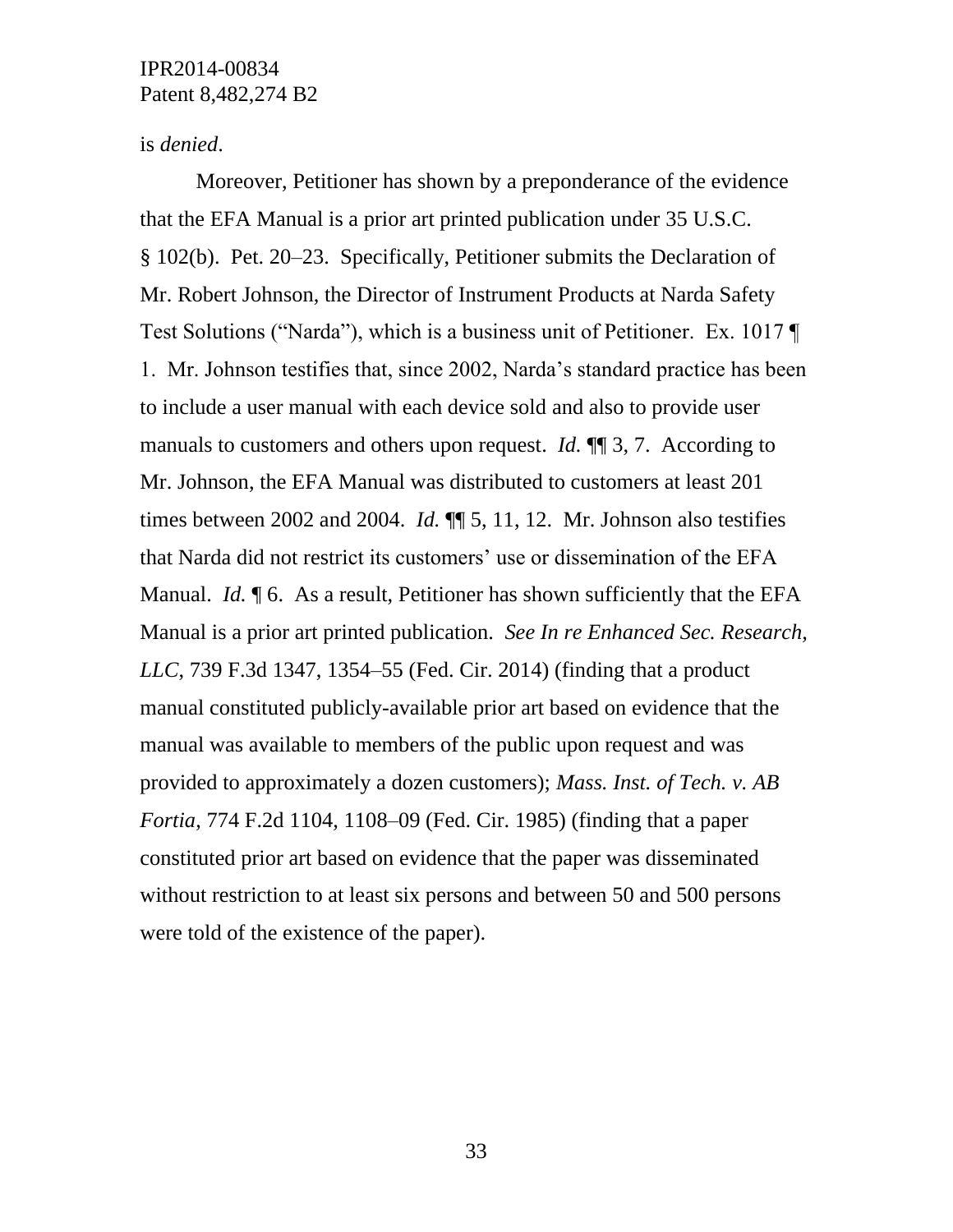l

Patent Owner also argues that the copyright date on Exhibit 1004 should be excluded as inadmissible hearsay under Fed. R. Evid.  $802.^4$  PO Mot. 6–7. However, the copyright date on the EFA Manual meets the criteria for the business records exception under Fed. R. Evid. 803(6). Specifically, Mr. Johnson testifies that a copyright date is affixed to every user manual before Narda releases the user manual, thus indicating that the copyright date is a record made at or near the time a user manual is finalized in the regular course of business as part of Narda's regular practice of releasing a user manual. Ex. 2204, 59:7–61:8; Fed. R. Evid. 803(6). Therefore, we are not persuaded that the copyright date on Exhibit 1004 should be excluded under Fed. R. Evid. 802, and Patent Owner's Motion to Exclude the copyright date on Exhibit 1004 is *denied*.

## 2. *Exhibit 1017*

Exhibit 1017 is a declaration of Robert Johnson. Patent Owner argues that Exhibit 1017 should be excluded under Fed. R. Evid. 602, because Mr. Johnson lacks personal knowledge of the matters in his declaration. PO Mot. 7–10. Specifically, Patent Owner argues that Mr. Johnson did not have personal knowledge that the EFA Manual was distributed to customers at least 201 times between 2002 and 2004, because he did not participate personally in the distribution of those manuals. *Id.* at 4–5, 9. Patent Owner's argument is not persuasive. Although Mr. Johnson may not have personally shipped or distributed the EFA Manual, Mr. Johnson states that

<sup>&</sup>lt;sup>4</sup> Petitioner does not rely solely on the copyright date as evidence of the public accessibility of the EFA Manual. As discussed above, Petitioner shows that the EFA Manual was publicly accessible based on Mr. Johnson's testimony that the EFA Manual was distributed to customers at least 201 times between 2002 and 2004.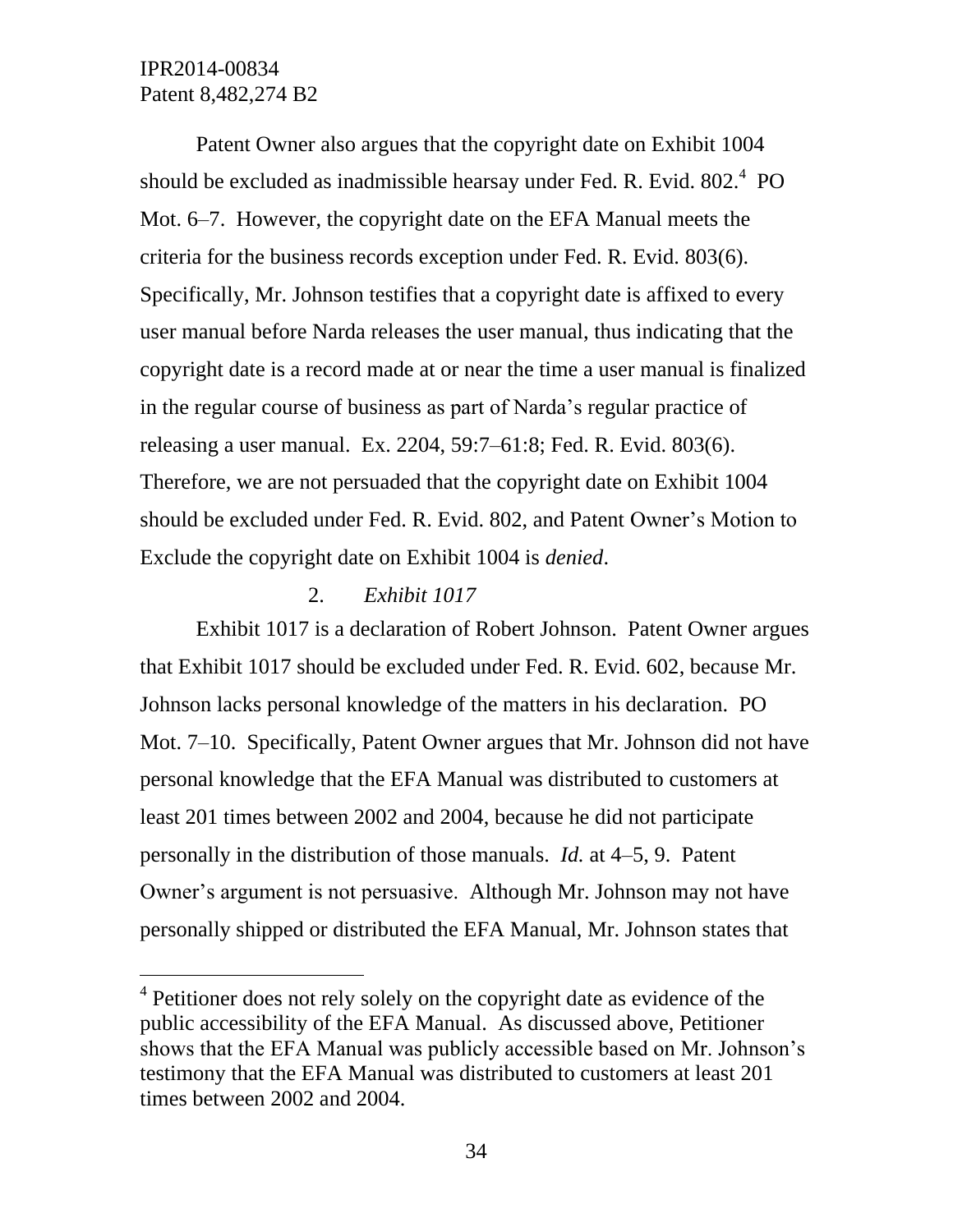he has personal knowledge that, since 2002, Narda's standard practice is to include a user manual with each device sold and to provide user manuals to customers and others upon request. Ex. 1017 ¶¶ 3, 7. Patent Owner does not argue that Mr. Johnson lacks personal knowledge of Narda's standard practice. Patent Owner also does not explain why Mr. Johnson's knowledge of Narda's standard practice is insufficient to support his testimony about the distribution of the EFA Manual. PO Mot. 9.

Patent Owner argues that Mr. Johnson does not have personal knowledge of the underlying sales records that form the basis for Exhibit C to his declaration. *Id.* at 10. Patent Owner's argument is not persuasive. Although Mr. Johnson may not have reviewed the underlying sales records that form the basis of Exhibit C, Mr. Johnson states that the sales data in Exhibit C was generated upon his request by the sales and marketing department from Narda's business records. Ex. 1017 ¶ 10. Patent Owner does not identify any requirement that Mr. Johnson must have prepared Exhibit C in order to testify about its contents. PO Mot. 10. Further, Patent Owner does not argue that the data in Exhibit C is unreliable. *Id.*

Patent Owner also argues that Mr. Johnson could not explain at his deposition why the EFA Manual could no longer be accessed from certain websites mentioned in his declaration. *Id.* Patent Owner's argument raises a question of the weight that should be given to Mr. Johnson's testimony regarding the websites mentioned in his declaration, not the admissibility of that testimony. For the foregoing reasons, we are not persuaded that Exhibit 1017 should be excluded under Fed. R. Evid. 602, and Patent Owner's Motion to Exclude Exhibit 1017 is *denied*.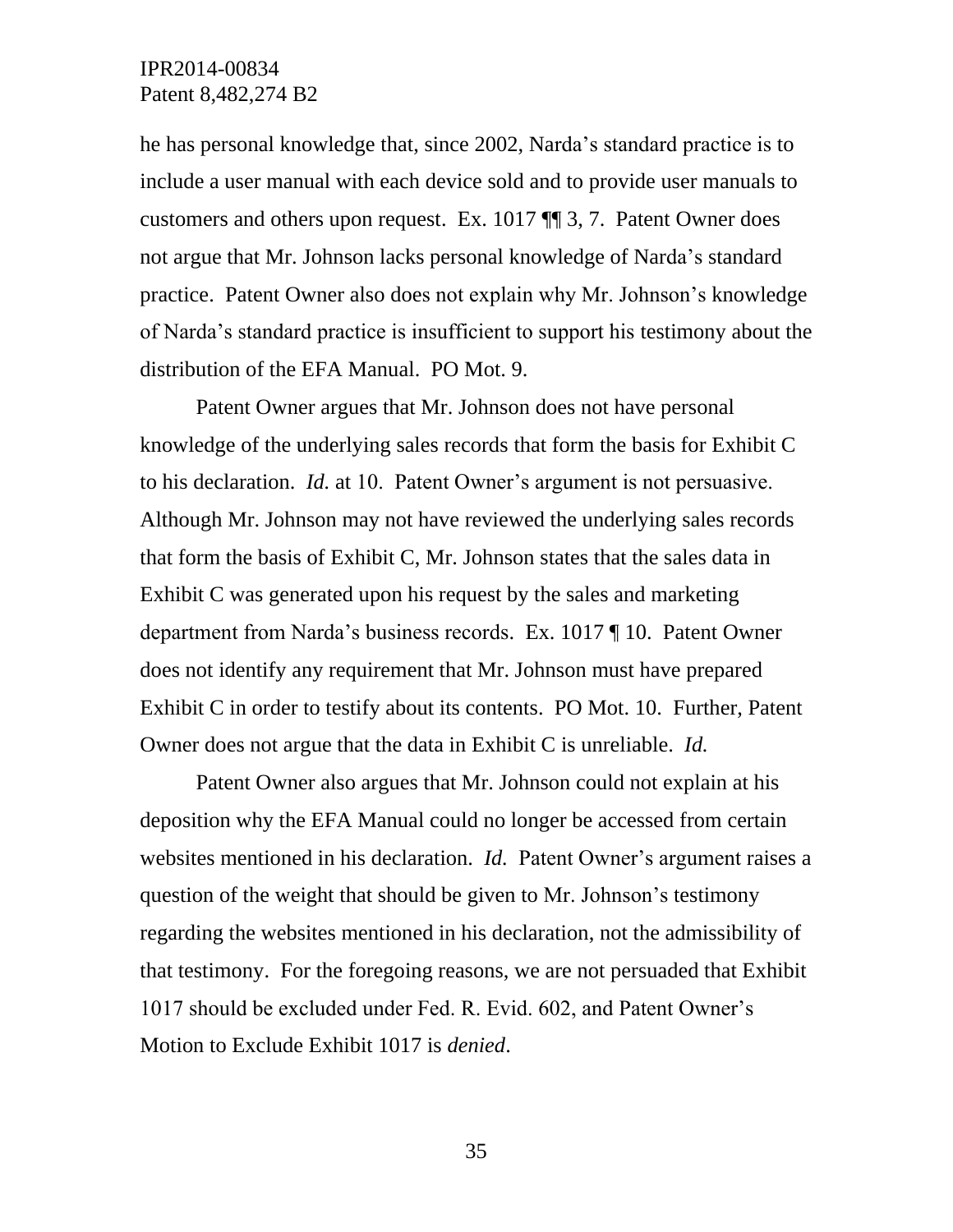## 3. *Exhibit 1027*

Exhibit 1027 is a declaration of Robert Johnson. Patent Owner argues that the photograph in paragraph 4 of Exhibit 1027 is impermissible hearsay and lacks authentication, and, thus, paragraphs 2–7 of Exhibit 1027 should be excluded under Fed. R. Evid. 802 and 901. PO Mot. 11–13. Patent Owner's Motion to exclude paragraphs 2–7 of Exhibit 1027 is *dismissed as moot* because this Decision does not rely on Exhibit 1027.

# 4. *Petitioner's Arguments and Evidence Relating to Objective Indicia of Non-Obviousness*

Patent Owner argues that Petitioner's arguments and evidence relating to the objective indicia of non-obviousness should be excluded because Petitioner should have presented those arguments and evidence in the Petition, rather than the Reply. PO Mot. 13–15. For the reasons discussed above, Patent Owner's argument is not persuasive. *See supra* Section II.B.5.

## E. *Patent Owner's Motion for Observation on Cross Examination*

Patent Owner filed a redacted Motion for Observation on Cross Examination (Paper 51, "Mot. for Obsv."), and a sealed Motion for Observation on Cross Examination (Paper 50), to which Petitioner filed an Response (Paper 56). Patent Owner's observations relate to the cross examination of Mr. Johnson regarding his declaration submitted as Exhibit 1027. Mot. for Obsv. 1. Patent Owner's Motion for Observation on Cross Examination is *dismissed as moot* because this Decision does not rely on Exhibit 1027.

# F. *Motions to Seal*

The parties filed several unopposed motions to seal. Paper 24; Paper 30; Paper 52; Paper 59; Paper 62. Collectively, the motions seek to seal Exhibits 2016, 2018, 2019, 2020, 2022, 2065, 2067, 2143, 2152, 2155,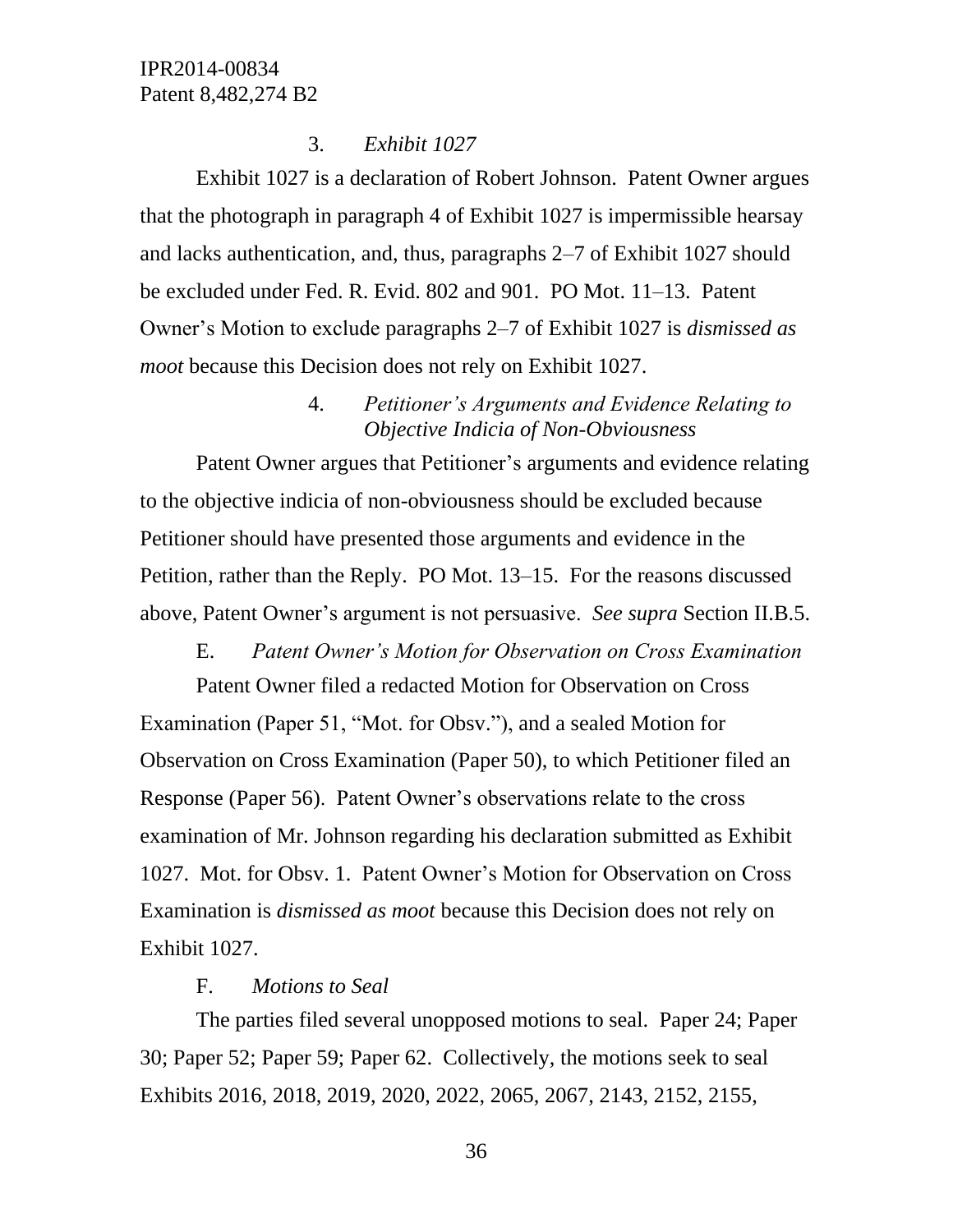2181–2194, 2201, and 2202 in their entirety, portions of Exhibits 1026, 2014, 2015, and 2205, and portions of Patent Owner's Response (Paper 22), Petitioner's Corrected Reply (Paper 43), Petitioner's Motion to Exclude (Paper 46), and Patent Owner's Motion for Observation on Cross Examination (Paper 50). For the reasons discussed below, the parties' motions to seal are *granted*.

There is a strong public policy that favors making information filed in an *inter partes* review open to the public. *Garmin Int'l, Inc. v. Cuozzo Speed Techs. LLC*, IPR2012-00001, Paper 34, 1–2 (PTAB Mar. 14, 2013). The standard for granting a motion to seal is good cause. 37 C.F.R. § 42.54. That standard includes showing that the information addressed in the motion to seal is truly confidential, and that such confidentiality outweighs the strong public interest in having the record open to the public. *See Garmin* IPR2012-00001, Paper 34, 2–3. We have reviewed the motions to seal, the documents sought to be sealed, and any redacted, public versions of those documents that have been filed, and we determine that good cause exists to grant the motions.

Although we grant the motions to seal, we previously informed the parties that confidential information subject to a protective order will be unsealed when that information is identified in a final written decision following a trial. Paper 25, 2–3; Office Patent Trial Practice Guide, 77 Fed. Reg. 48,756, 48,761 (Aug. 14, 2012). This Decision relies on information from Exhibits 1026 and 2014 that is the subject of the parties' motions to seal. *See supra* Section II.B.5.c. Accordingly, the aforementioned exhibits will be unsealed 45 days after entry of this Decision, unless, before that time, the parties file a motion to expunge those exhibits and replace them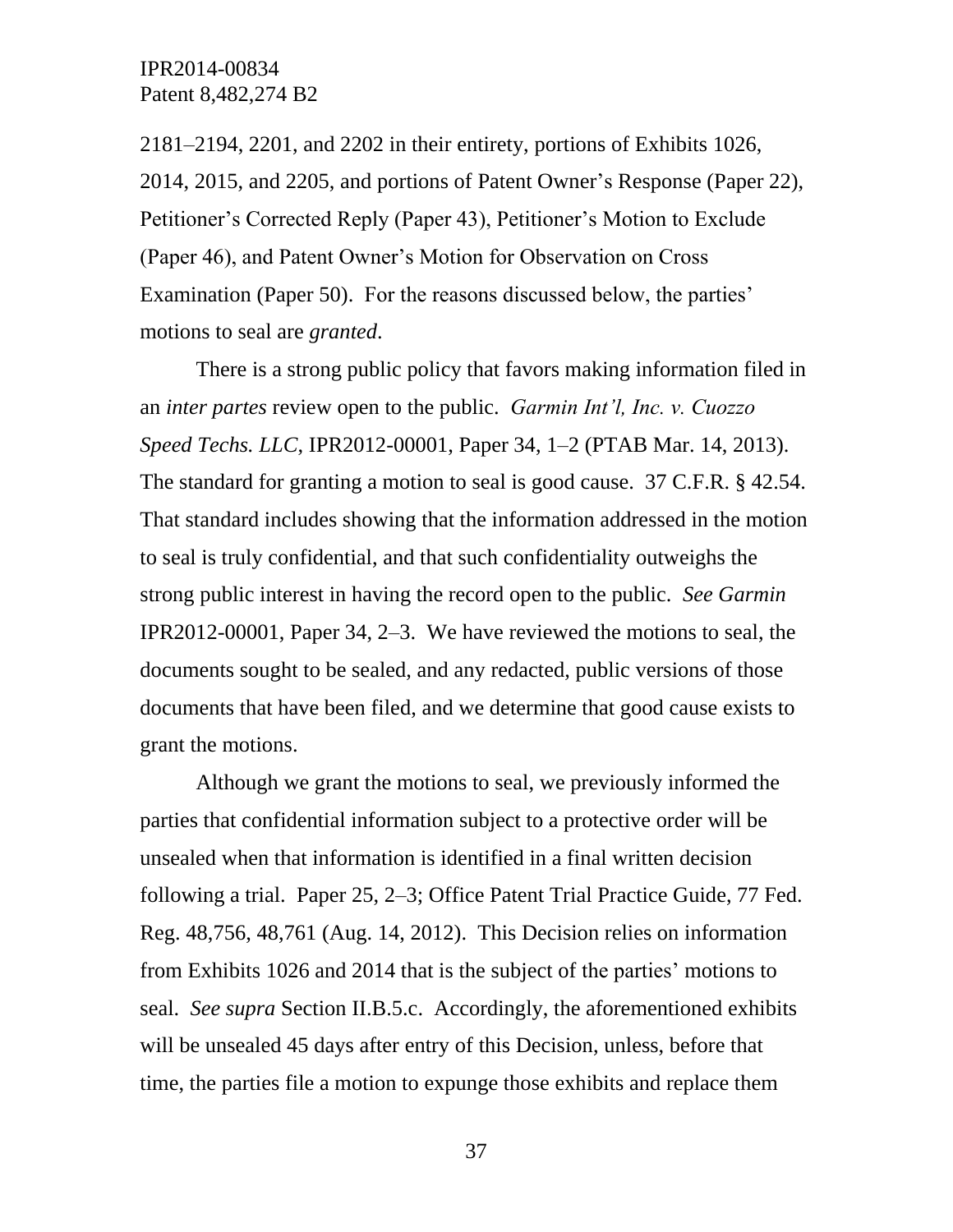with public versions that only redact confidential information *not* identified in this Decision.

#### III. CONCLUSION

Petitioner has shown by a preponderance of the evidence that claims claims 1–5 and 8 are unpatentable under 35 U.S.C. § 103(a) as obvious*.*

### IV. ORDER

In consideration of the foregoing, it is hereby:

ORDERED that claims 1–5 and 8 of the '274 patent are shown unpatentable;

FURTHER ORDERED that Petitioner's Motion to Exclude is *denied in part* and *dismissed in part*;

FURTHER ORDERED that Patent Owner's Motion to Exclude is *denied in part* and *dismissed in part*;

FURTHER ORDERED that Patent Owner's Motion for Observation on Cross Examination is *dismissed as moot*;

FURTHER ORDERED that the parties' motions to seal are *granted*;

FURTHER ORDERED that Exhibits 2016, 2018, 2019, 2020, 2022, 2065, 2067, 2143, 2152, 2155, 2181–2194, 2201, and 2202, the identified portions of Exhibits 1026, 2014, 2015, and 2205, and the identified portions of Patent Owner's Response (Paper 22), Petitioner's Corrected Reply (Paper 43), Petitioner's Motion to Exclude (Paper 46), and Patent Owner's Motion for Observation on Cross Examination (Paper 50) will be sealed;

FURTHER ORDERED that Exhibits 1026 and 2014 will be unsealed 45 days after entry of this Decision, unless, before that time, the parties file a motion to expunge those exhibits and replace them with public versions that only redact confidential information *not* identified in this Decision; and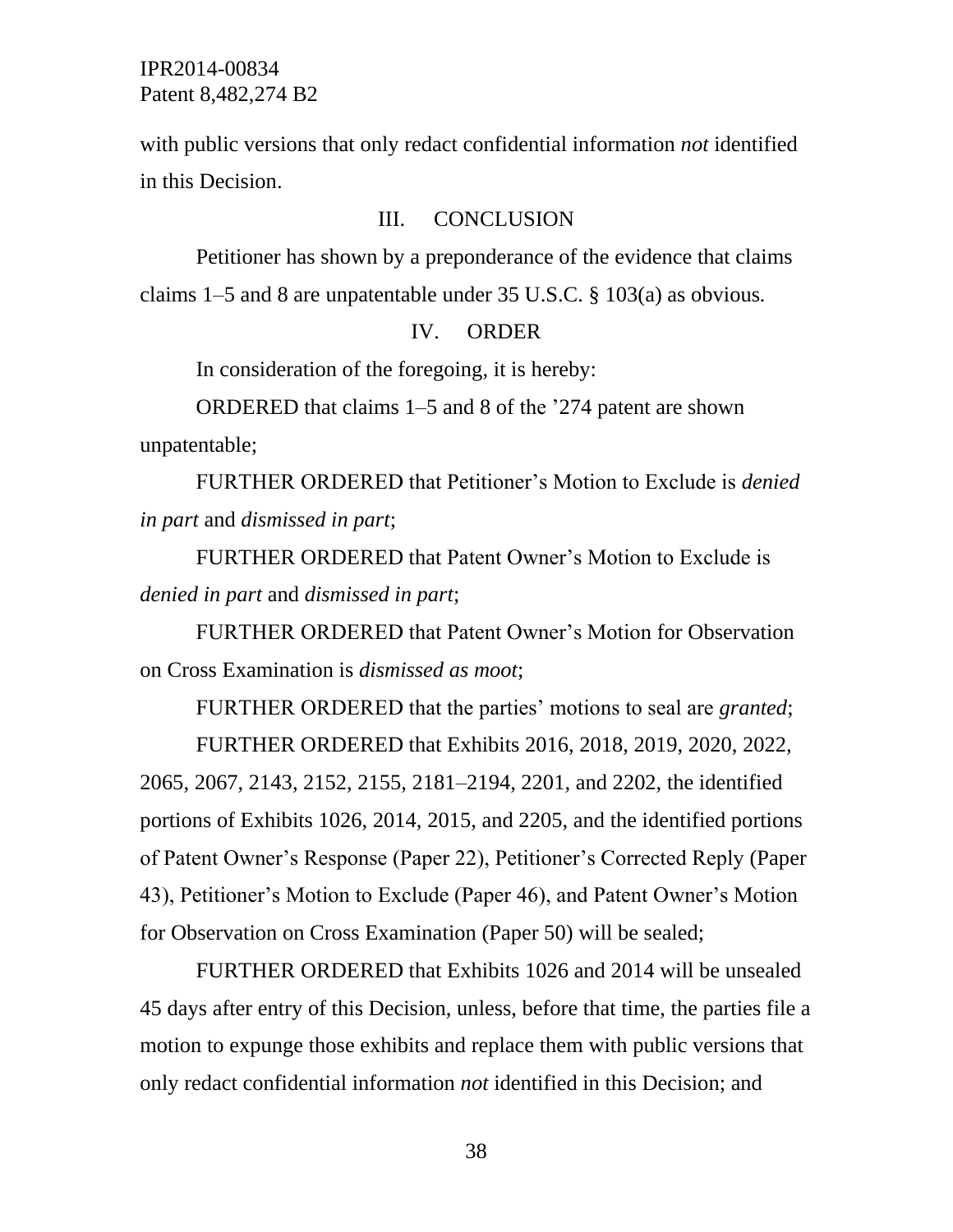FURTHER ORDERED that, because this is a Final Written Decision, parties to the proceeding seeking judicial review of the decision must comply with the notice and service requirements of 37 C.F.R. § 90.2.